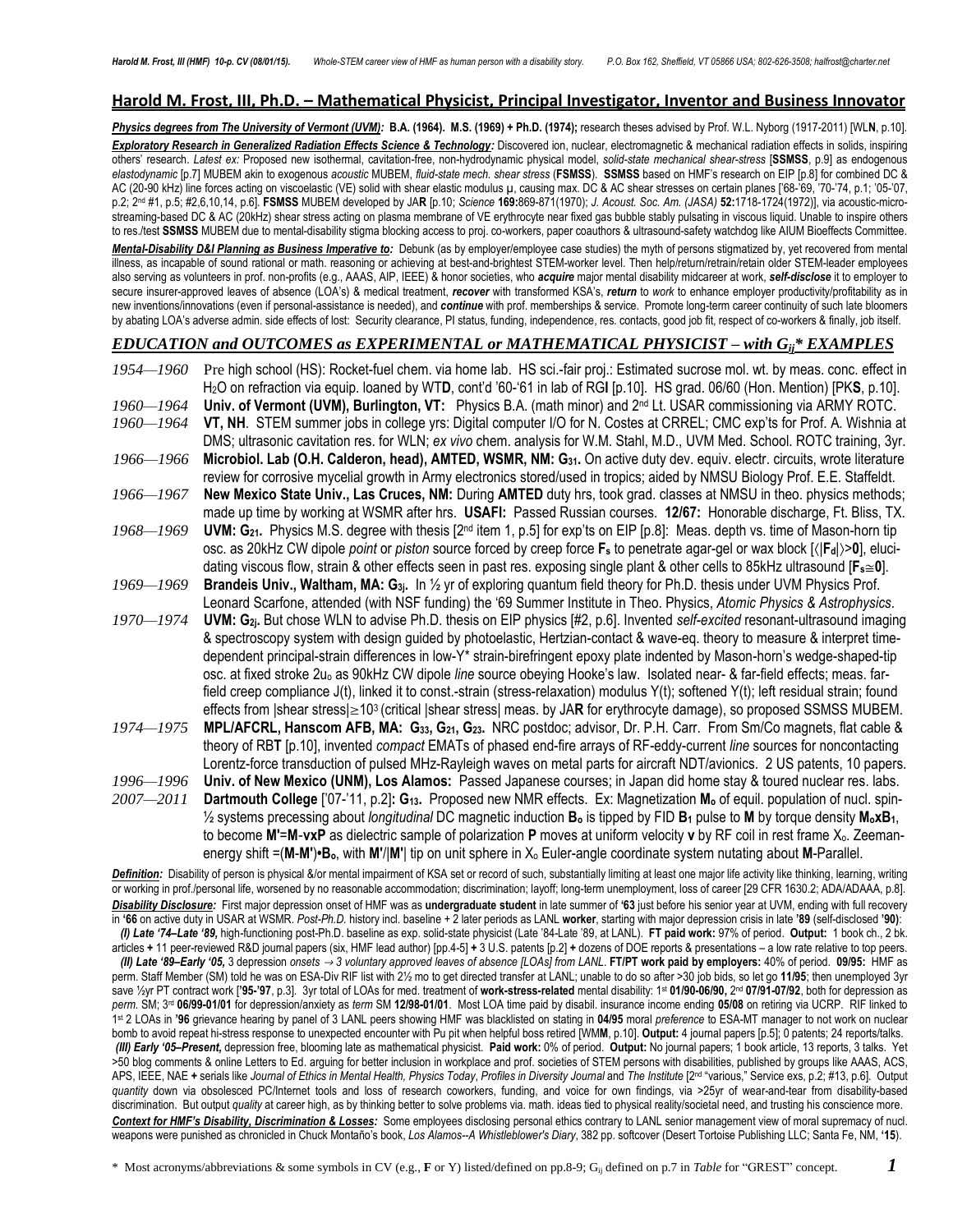# *POST-PH.D. RESEARCH POSITIONS, with Gij,\* ACHIEVEMENT & DISABILITY-IMPACT EXAMPLE'S*

|            | 1974-1974 Res. Assoc., Physics Dept, UVM: G <sub>21</sub> , G <sub>23</sub> . Calculated elastodynamic-wave losses in solid waveguides. Supervised by WLN                                                                                                    |
|------------|--------------------------------------------------------------------------------------------------------------------------------------------------------------------------------------------------------------------------------------------------------------|
|            | & Middlebury College (MC) Physics Dep't Chair Prof. Robert K. Gould, chaired bioacoustics seminars at UVM & MC venues.                                                                                                                                       |
|            | 1974-1975 Postdoc, MPL: G <sub>21</sub> , G <sub>23</sub> , G <sub>33</sub> . Invented narrowband SAW EMATs ['74-'75, p.1]. Papers [4 on p.4]; 2 U.S. Patents ['78, '83; p.2].                                                                               |
|            | 1975-1977 Health Physicist GS-13, Biol. Effects Div/BRH/FDA/DHEW, Rockville, MD: G21, G23, G31, G33. Invented hydrophones [#5, p.4,                                                                                                                          |
|            | with H.F. Stewart]; supported in vivo MHz acoustic bioeffects res.; designed IR imager to view ultrasonic dental-scaling heating.                                                                                                                            |
|            | 1977-1981 Res. Associate, NDT Lab Founder & PI; ARL, Penn State: G33, G21, G23 [77-'81, p.3]. Invented wideband EMATs for in situ                                                                                                                            |
|            | guided elastodynamic-wave NDT/QA of MMC wire made in OH pilot-scale plant (US Patent 4380931, filed 04/81). With Physics                                                                                                                                     |
|            | Assoc. Prof. R.W. Reed, advised theses [#7, p.4; RHG, p.10]. With Math Prof. G.E. Andrews, calc. ultrasonic horn impedance.                                                                                                                                  |
|            | 1981-1983 Chief Physicist: R&D Dep't, EHV Weidmann Industries, Inc., St. Johnsbury, VT: G31, G33. Produced final EPRI report on                                                                                                                              |
|            | pilot-scale manufacture via Swiss collaboration of chemically modified cellulose insulation for HVDC transformer use [#5, p.5].                                                                                                                              |
|            | 1984-1995 LANL Permanent Staff Member (PI): G <sub>ij</sub> . ER/DOE & LDRD project exs: Discovered neutron rad. doubles MMW dielectric loss                                                                                                                 |
|            | in Al <sub>2</sub> O <sub>3</sub> ceramic + dev. in situ tools to meas. damage evolving in ceramics during sintering or proton-irrad. 5 JNM papers, 13                                                                                                       |
|            | FRM report articles. 12/89 disability onset + 07/91 repeat led to 1½ yr LOA linked to termination [period II, Disabil. Disclo., p.1].                                                                                                                        |
|            | 1996-1997 LANL contractor, Comforce Tech. Services: G21, G23. JJC [p.10] hired HMF 02/96 to run FY96 EM/DOE LDRD proj. HMF                                                                                                                                   |
|            | proposed as PI in ESA Div before layoff. TCE bolus injected, then diffused to spot in wet sand in ultrasonic cleaner sampled for                                                                                                                             |
|            | TCE conc. C(t) vs. time t meas. by column chromatography. Ultrasound increased C. Proj. modified in FY97 but HMF left out.                                                                                                                                   |
|            | 1998-1999 Term (2yr) Staff Member (\$90k/yr), LANL RANT Facility: G <sub>1j</sub> . Trained in y-ray spectroscopy of TRU/low-level nucl. waste via                                                                                                           |
|            | Nal detectors, MCA, laptop computer, software. Counted $\alpha$ particles from Pu contaminating Pt scrap for reclamation purposes.                                                                                                                           |
|            | 1999-2005 See above: Work stress led to 06/99 request on own for help from EAP [p.8] but with unexpected relief from duty precipitating                                                                                                                      |
|            | depression repeat [3rd LOA, period II, Disability Disclosure, p.1]. Self-guided Voc Rehab + stress-reducing moves incl. 05/00                                                                                                                                |
|            | return to VT; formally terminated 01/01 by LANL at term end. By 04/05 HMF had restored ability to do ER* [e.g., #4, p.6 + next].                                                                                                                             |
|            | 2005-2007 Res. Associate (unpaid), UVM Physics Dep't: G21. Appointed after 6yr of no work [after 3rd LOA, per. III, Disabil. Disclo., p.1].                                                                                                                  |
|            | With WLN, HMF dev. nonlinear eqns for ultrasound-induced ARF on biomolecules in H <sub>2</sub> 0; coauthored his invited talk [#6, p.6].                                                                                                                     |
|            | 2007-2011 Visiting Scholar (unpaid), Chem. Dep't, Dartmouth College, Hanover, NH: G13 & G31. Used classical electrodynamics &                                                                                                                                |
|            | special relativity to model Lorentz-covariant nuclear spin magnetization & Zeeman energy perturbed by electric fields in uni-                                                                                                                                |
|            | formly moved dielectric test sample; predicted spin-1/2 system dynamics for graphane &1H-doped graphene NMR [#7,9,12; p.6].                                                                                                                                  |
|            | 2010-2014 President, Frosty's Physics, LLC, Sheffield, VT: G21, G23. In pro bono follow-up on own Ph.D. thesis [#2, p.6], dev. theory                                                                                                                        |
|            | for new MUBEM, solid-state mech. shear-stress [SSMSS, p.9 + #14, p.6]. Urged more disabil.-based STEM D&I [#8,13; p.6].                                                                                                                                      |
|            |                                                                                                                                                                                                                                                              |
|            | FELLOWSHIPS, HONORS, AWARDS, PATENTS, SPECIAL INCOME, MEMBERSHIPS, PROF. SERVICE                                                                                                                                                                             |
|            |                                                                                                                                                                                                                                                              |
| 1959       | Honorable Mention in NH Division of Westinghouse National Search for Talent Contest (which preceded Intel contest) as high                                                                                                                                   |
|            | school student in Hanover, NH, with invitation to evening lecture of Prof. Francis Sears in Physics Dep't at Dartmouth College.                                                                                                                              |
| 1962–1962  | Summer Fellow: Biochem. Dep't, DMS, Dartmouth College, Hanover, NH. Via DC conductivity method, measured CMC tran-                                                                                                                                           |
|            | sitions of long-chain dicarboxylic acids as ionic surfactants in aq. solution; gave talk on results. Advisor: Prof. Arnold Wishnia.                                                                                                                          |
|            | 1966-1967 Army Commendation Medal [via FEC, p.10], AMTED QA Office, WSMR, NM: HMF wrote, staffed & fielded SOP to improve                                                                                                                                    |
|            | field engineer compliance with periodic service needed per calibration stickers on >103 Range test instruments. No. of required                                                                                                                              |
|            | returns of instruments to NBS-based calibration lab at WSMR then rose by 15% in 1yr, per computer analyses of return rates.                                                                                                                                  |
|            | 1967-1974 G.I. Bill Monthly Income (per Servicemen's Readjustment Act of 1944 + Readjustment Assistance Act of 1972), when HMF,                                                                                                                              |
|            | now a veteran, was in graduate school at UVM. Program was administered locally by VA Center in White River Junction, VT.                                                                                                                                     |
| 1970–1974  | Hood Interdisciplinary Fellowship, UVM Physics Dep't: Pre-doctoral award funded by nonprofit Charles H. Hood Foundation,                                                                                                                                     |
|            | supervised by WLN. It helped HMF work FT on physics dissertation [#2, p.6, spawning papers over '71-'14 in 3 ASA, 1 APS &                                                                                                                                    |
|            | 2 Ultrasonics Int. meeting talks, associated conf.-proc. papers & corporate tech. reports]. Award eligibility required physics M.S.                                                                                                                          |
| 1977-1981  | Internat'l Advisory Editor: Ultrasonics J. Nominator: WLN. Annual trips to Europe for Board meetings, Ultrasonics Int. confs.                                                                                                                                |
| 1978, 1983 | 3 U.S. Patents: EMAT's for ultrasonic elastodynamic wave NDE/T; abstracts at: patents.justia.com/inventor/harold-m-frost.                                                                                                                                    |
| 1979–1979  | Guest Scientist: Polish Academy of Sciences; visited Warsaw, Krakow & Frederick Chopin birthplace. Host: Dr. J. K. Zieniuk.                                                                                                                                  |
| 2007-2008  | UCRP Pension Income Restored: In 12/07 HMF rec'd notice from UCRP middle manager his pension income would be cut                                                                                                                                             |
|            | to ~1/3 of his long-term disability income at federally req. transition to retirement. On appeal, UC President (& NAS member)                                                                                                                                |
|            | R.C. Dynes in '08 reversed decision, restoring HMF's income, crediting his yrs on long-term disability as service time accrued.                                                                                                                              |
| various    | Memberships: IEEE Life since '09; ISMNI Hon. since '06 (as son of co-founder Harold M. Frost, MD). Past IEEE: EMBS,                                                                                                                                          |
|            | MTTS, NPSS, UFFCS. Other Past: AAAS, ACS, AIUM, Am Cer Soc, APS, ASA, ASNT, ISMRM, Mat'ls Res Soc, Sigma Xi.                                                                                                                                                 |
| various    | Service exs: Led sci. conf. sessions in US, Europe, Asia; '78-'89. Gordon Res. Confs. (GRCs) incl. '09 Magnetic Resonance.                                                                                                                                   |
|            | Nominated mentors for awards, '09-'15. Gift to UVM to plan '09 symp. in honor of WLN; wrote his '12 NAE mem. tribute [#7,                                                                                                                                    |
|            | p.5]. Gave to Dartmouth College, '04-'14 [e.g., NM, p.10] and LANL Foundation '12-'15. Urged educators, employers, prof.                                                                                                                                     |
|            | non-profits, world bodies (AAAS, ACS, AIP, IEEE, LANL, NAE, OPM, UVM, WHO) to increase disability D&I by recapturing                                                                                                                                         |
|            | STEM leaders as late bloomers isolated from mainstream via major disability acquired and self-disclosed at mid-career, as by                                                                                                                                 |
|            | > 50 comment responses ('08-'15) to STEM blogs [exs: search "Harold M. Frost III" at engineeringchallenges.org (7 results)<br>and at physicsfrontline.aps.org (2 results), or browse at theinstitute.ieee.org/opinions [15 results + Letters like #13, p.6]. |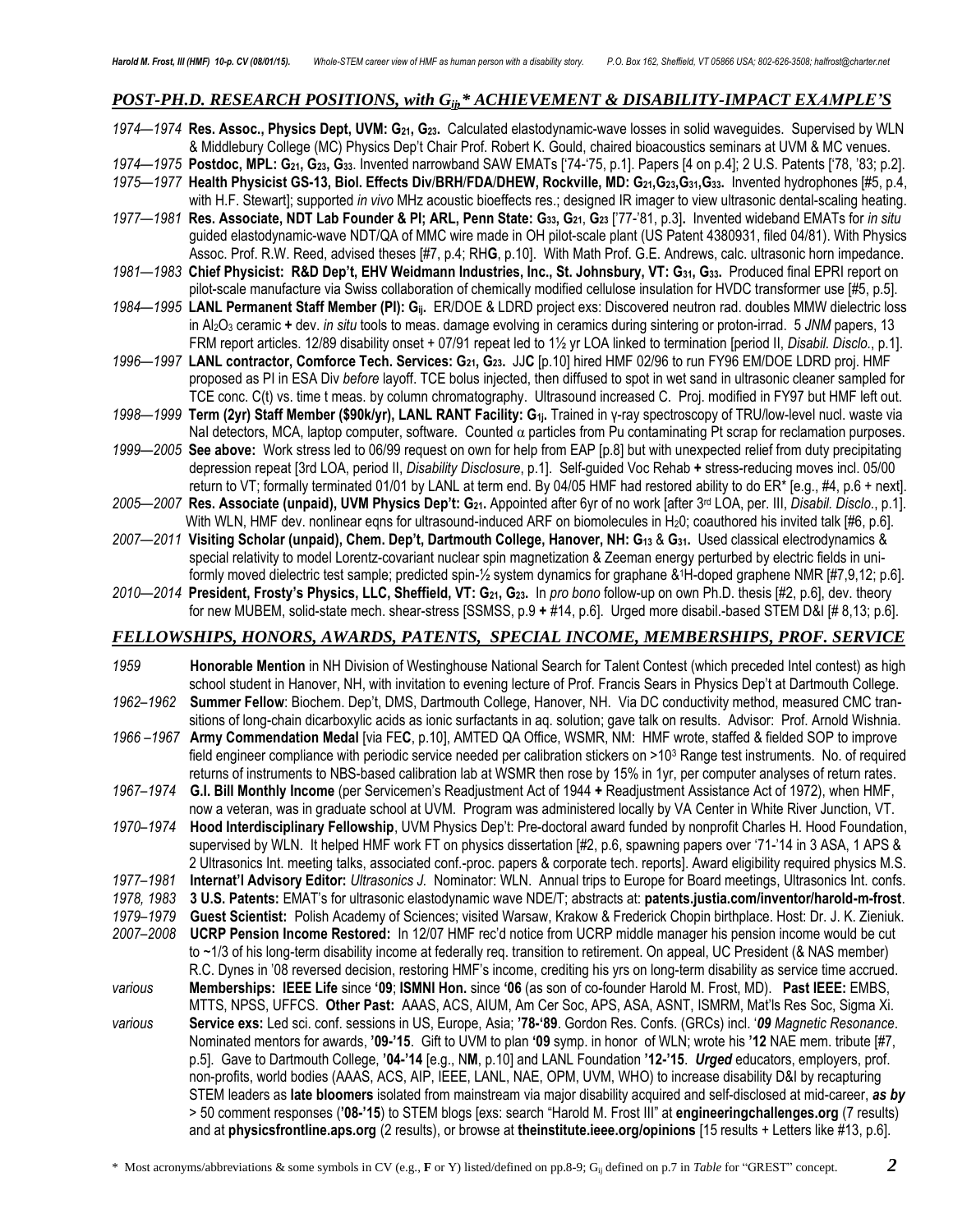#### *GREST\* EXPLORATORY-RESEARCH PROJECT PEOPLE, FUNDING & OUTCOME EXAMPLES (1971 – 2014)*

*1971–1974* **Prof. Wesley L. Nyborg, PI [WLN, p.10].** UVM Physics Dep't. His NIH Grant GM-08209 partly supported HMF's physics dissertation res. FT on resonant ultrasonics (incl. photoelasticity to image strain fields) completed in '74 with WLN as advisor. *1971–1974* **Prof. A. D. Crowell,** UVM Physics Dep't Chair. Recommended Hood Interdisciplinary Fellowship inaugural award to HMF of ~\$5100/yr for tuition, travel & stipend to cover part of research for dissertation advised by WLN, both signing it on 08/30/74.

- *1974–1975* **Dr. Paul H. Carr (PI), Branch Chief**, MPL, AFCRL, Hanscom AFB, MA. Advised HMF's NRC Resident Res. Associateship funded by AFSC. On PHC's request, HMF changed his research focus from proposed guided ridge-wave delay-lines to more needed Rayleigh-wave NDT devices, resulting in MPL's 1st-time capability to make, test and use EMATs at MHz frequencies.
- *1975–1977* **Dr. Harold M. Frost, III (HMF), Health Physicist**, BRH, FDA, DHEW, Rockville, MD. Via FDA funding, invented EMAT-like electrodynamic hydrophones as proposed new calibration method for in-house *in vivo* ultrasound bioeffects studies [#5, p.4] **+** designed IR-thermography imaging system for *in vitro* heating from *tangential* EIP by ultrasonic dental scalers [#2, p.5].
- 1977–1981 **HMF, Project Scientist & PI**, ARL, Penn State. \$100k up-front via ARL Director/NSSC blanket contract to found its 1<sup>st</sup> NDT res. Lab. **1 st yr** built up Lab, staffing, contacts. **2 nd yr** with moral/logistics support of Prof. Eugen Skudrzyk & Dr. Jan Holland, won as PI \$210k/3yr via NSSC PM Dr. M. Kinna to fund tech, physics Assoc. Prof. R. W. Reed & self to improve QA in pilotscale manufacture of MMC wire; contract monitor, Dr. J. V. Foltz, NSWC. HMF math. derived method proved by data/US Patents to make test signals from noncontacting 4-EMAT arrays (to gen./detect elastodynamic torsional & other waves) not sensitive to variable liftoff. Hosted NSWC scientist A.L. Bertram. Taught Penn State's 1<sup>st</sup> grad. course in solid-state ultrasonics; wrote EMAT book ch. [1st #2, p.5]; PI for physics M.S./Ph.D. res. in liq.- <sup>4</sup>He acoustics. RWR became PI when HMF left.
- *1981–1983* **Heinz Fischer (PI), R&D Dep't VP**, EHV Weidmann Industries, Inc. \$500k/4yr EPRI contract (PM, E.T. Norton) funded 10 engineers PT (5 at EHV, 5 at parent Swiss firm, Weidmann AG ), incl. HMF writing final report & leading its production team.

*Notes: Below are funding history ex's of HMF as permanent Staff Member in LANL MST Div unless otherwise noted. DOE and DoD funding totaled \$5M for 15 R&D and related projects, 7 as Project Leader or PI, 5 as Co-PI or Task Leader, and 4 other. He co-generated \$3M in funding for project operations &*  capital equipment acquisitions. In '90 & then '99, HMF lost work status due to major disability onset & med. leave of absence per 3<sup>rd</sup>, 5<sup>th</sup> & 10<sup>th</sup> blocks infra.

*1984–1986* **Dr. R.J. Livak (PI),** MST-5 group**.** His ISRD grant funded HMF ½ FTE to measure, analyze & report on high-fluence fastneutron-induced shifts in DC electrical resistance of 6 Cu alloys for possible MFE 1<sup>st\_</sup>wall use. Publ. papers & DOE reports. *1985* **HMF**, MST-5. Won \$130k in MST-DO capital equip. grants for automated scalar-network-analyzer system to meas. MMW dielectric tanδ via *in-waveguide* RT data on insulator ceramics for DOE **+** *free-space* data on Al2O<sup>3</sup> up to 2000K for DARPA. *1985–1990* **Dr. Frank Clinard, Jr. [FWC, p.10], Sec Ldr (PI; then retired) & HMF (co-PI; then PI)**, MST-5, then MST-4. \$300k/yr from OFE for 2-3 PT staff; 2 PT techs; scientists from abroad, for *Dielectric Loss Meas. in Ceramics*. HMF meas. doubling at RT of MMW diel. loss tangent exposed 1yr to fast neutrons in nucl. reactor, as reported by FW**C** at ICFRM-3 ('87, Karlsruhe, W. Germany) **+** HMF at ICRFM-4 ('89, Kyoto, Japan). 5 *JNM* papers, 15 DOE progress reports. FY '86-'88: LANL work under DOE Energy Mat'ls Coord. Committee. Dr. E. Farnum PI in '90, on HMF's 1 st LOA from work [Per. II, *Disabil. Disclo.*, p.1]. *1986–1987* **Dr. John Petrovic (PI), Sec Ldr**, MST-5. His DARPA proj. for microwave sintering of ceramics gave HMF 0.15 FTE/yr to measure world's 1st openly reported values of *free-space* polarization-dependent MMW dielectric loss in Al2O<sup>3</sup> at 2000K. *1987–1990* **HMF (PI)**, MST-4.ISRD Project X84T, *Electrical phenomena & microstructural evolution during conv. sintering of ceramics*. \$750k/3yr for 7 Staff Members **+** tech's PT. Dev. *in situ* NDT probes & Monte-Carlo simulations of μ-structure evolving in insulating, electronic & HTSC ceramics. HMF hired J.C. Kennedy, III to meas. AC conductivity of HTS (Y-Ba-cuprate) disks heated under O<sub>2</sub>. (In '97 JCK earned UNM chem. eng. Ph.D.) 2 journal papers; 10 talks; annual progr. reports. Early '90: Proj. team member Dr. Joel Katz chosen PI on HMF's 1st acute disability onset at work [1st LOA, per. II, *Disabil. Disclo.*, p.1]. *1989–1990* **HMF (PI)**, MST-4**.** Won MST-Div 1-yr grant, hired/supervised postdoc H.H. Javadi, past doctoral student of colleague Prof. George Grüner, UCLA Physics Dep't. MMW properties of thin-film HTSCs meas. at ~4K. 2 papers publ. HHJ now at JPL. *1992–1994* **Dr. Stephen Agnew (PI),** INC-4, then CST-4. His EM/DOE project funded HMF in MST-4, then WX-3 via directed transfer & ESA-2 after reorganization as FT test-site supervisor to dev. alternative hi-power ultrasonics mixing tech. to lower detonable H<sup>2</sup> built up by radioactive decay in Hanford hi-level nuclear-waste underground storage tank. Talks, demos, invention-disclo. *1993 –1995* **HMF (PI)**, WX-3, reorganized to ESA-2, then ESA-MT. With LAMPF/Free-Electron-Laser staff, proposed new 3yr LDRD proj. hypothesizing stress in thick steel & Pu parts analyzable by γ-ray stress birefringence/dichroism as photoelastic analogue; invention disclosed [WM**M**, p.10]; 3 LDRD proposals unfunded. Despite forced office moves & RIF, 4<sup>th</sup> LDRD project proposal funded [next]. *1995–1997* **HMF (PI), then Dr. John Coogan as PI [JCC, p.10],** CST-18. After late '95 layoff, HMF still won \$60k from DOE/EM for his pre-layoff FY96 (4<sup>th</sup>) LDRD proposal for ultrasonic removal of TCE from simulated soil – an outgrowth of his earlier EM PD under WM**M** [p.10]. Due to no power ultrasonics expert now at LANL, HMF was rehired by JJ**C** in 02/96 as Comforce contractor employee to start & supervise project work. LANL policy prevented contractor employee from being PI, so JJ**C** was. HMF's talks & FY96 annual report revealed data good enough to continue project into FY97, when HMF was cut from work. *1998–1999* **Dr. Stephen Betz, Sec Ldr**, CST-7. As 2-yr at-will term Staff Member (\$90k/yr), HMF trained at RANT to do γ-ray spectroscopy of low-level nucl. waste in sealed drums as member of NDA team sending Nation's 1<sup>st</sup> TRU shipment 03//99 to WIPP. In 06/99 on own HMF sought EAP aid to lower stress response to fast operations pace, shared office, hi-rad. environment, heavy DOE oversight – but, barred in 09/99 from duty, suffered depression repeat [3rd LOA, period II, *Disabil. Disclo.*, p.1]. 2010–2014 **HMF** managed Frosty's Physics, LLC (scientific consulting firm), Sheffield, VT [# 9-12, 14; p.6]. Dev. theories for new med. ultrasound bioeffect mechanism, solid-state mechanical shear-stress [SSMSS & Y, p.9] **+** NMR interaction [#7,9,12; p.6].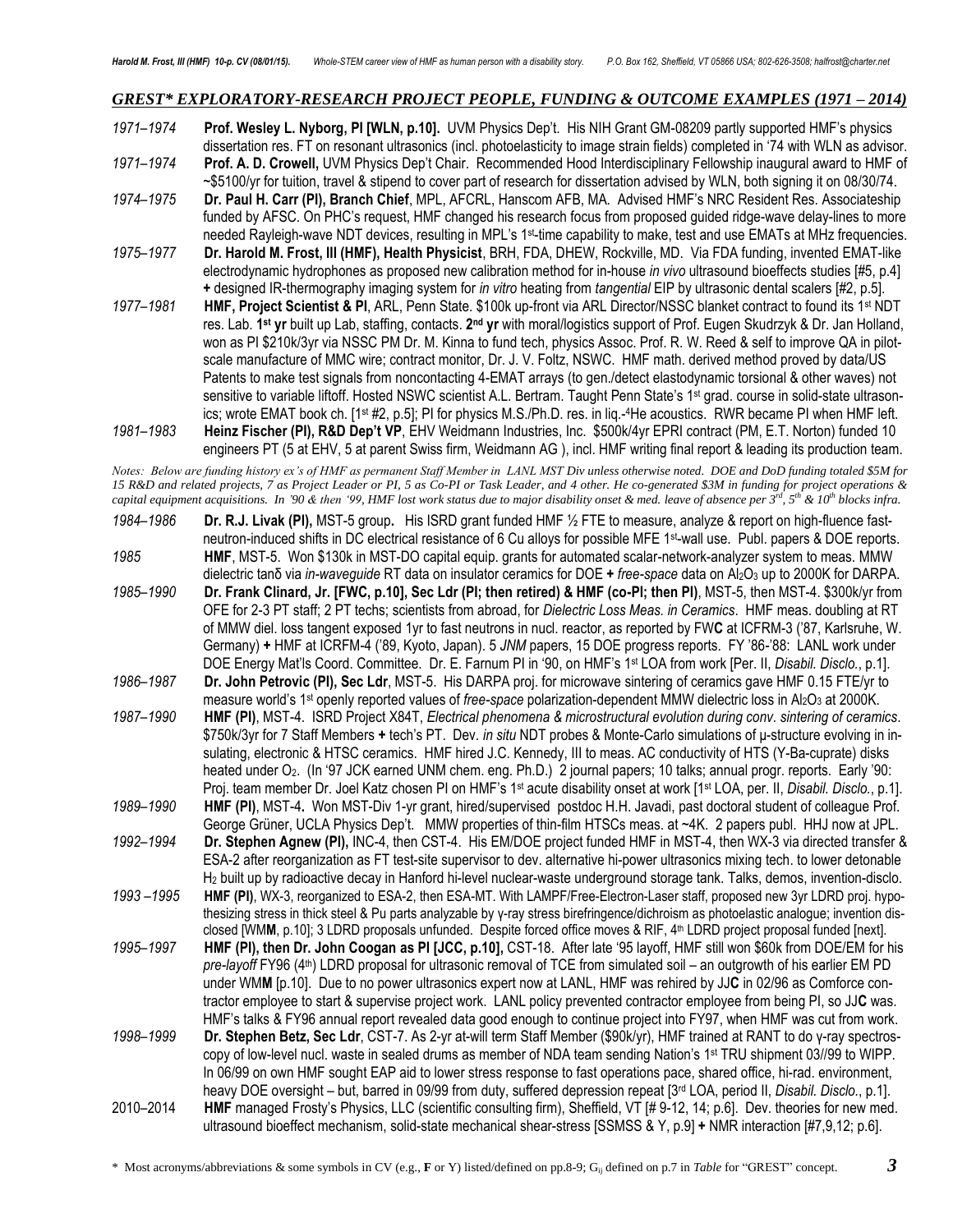# *PEER-REVIEWED JOURNAL PAPERS on GREST:\* EXPOSIMETRY & NDT&E with Gij EX'S (1976-1994)*

*Notes: HMF's work locations, project funding sources & Gij values for ER results reported in papers cited here are: MPL/AFCRL, AFSC &*  NRC  $(G_{2b}, G_{23}, G_{33})$  for (1) - (4); BRH/FDA/DHEW  $(G_{2b}, G_{3b}, G_{3b}, G_{33})$  for (5), ARL/Penn State & NSSC  $(G_{33}, G_{2b}, G_{23})$  for (6), ARL-&-Physics-Dep't/Penn State & NSSC ( $G_{3b}$ ,  $G_{33}$ ) for (7), and MST-Division/LANL & ER/DOE ( $G_{1b}$ ,  $G_{12}$ ,  $G_{13}$ ,  $G_{21}$ ,  $G_{23}$ ,  $G_{31}$ ,  $G_{33}$ ) for (8) - (15).

(1) Frost, H.M. and Szabo, T.L. **(1976)**. "Surface acoustic wave electromagnetic transducers from flat cable (multiconductor)." *Applied Physics Letters 29*, 73-75. Noncontact elastodynamic NDT of metal surfaces by *compact/low-cost* EMATs to gen./receive Rayleigh waves.

(2) Szabo, T.L. and Frost, H.M. **(1976)**. "SAW electromagnetic transducer design for nondestructive evaluation applications." *IEEE Trans. Sonics Ultrason. SU-23*, 323-328. Theory/exp't for handheld EMAT prototypes, toneburst at 1-2MHz for Rayleigh-wave NDT&E of metals.

(3) Sethares, J.C., Frost, H.M., and Szabo, T.L. **(1977)**. "Fields of flat conductor electromagnetic surface acoustic wave transducers." *IEEE Trans. Sonics Ultrason. SU-24*, 88-94. Fourier analysis of spatial harmonics of RF magnetic fields of meander/grating line arrays as coils of EMATs to generate/detect Rayleigh-wave toneburst s (1-2MHz) on metal surfaces incl. effects of transducer geometry, liftoff & inductance.

(4) Frost, H.M., Sethares, J.C., and Szabo, T.L. **(1977)**. "Rotation sensing through electromagnetic-surface-acoustic-wave transduction." *Journal of Applied Physics 48*, 52-58. Model based on standing MHz Rayleigh waves on surface of Al cylinder rotating under stationary transmitter/receiver pair of curved EMATs in large electromagnet bore*.* Data taken by HMF. Rotation rate sensitivity 10<sup>3</sup> times > that calc. for piezoelectric SAW-sensor designs. Geophysics & inertial guidance applications. U.S. Patent 4,126,047 (with J. Sethares) ['78, '83 line, p.2].

(5) Frost, H.M. & Stewart, H.F. **(1978)**. "Lorentz force hydrophones at megahertz frequencies: theory, practice & applications." *Ultrasonics 16*, 11-20. Designed & tested prototypes of inverse-Lorentz-force hydrophones of meander/grating line arrays submerged in H2O near Sm-Co magnets to: (1) Detect/calibrate MHz acoustic beams from piezoelectric projectors used in animal exposure studies & (2) meas.(in H2O) reflection coefficients. Based on idea HMF dev. at AFCRL, then shared with WLN at UVM in '77 before BRH work. Trained HMF for (6) next.

(6) Frost, H.M., Prout, J.H., and Reed, R.W. (RWR) **(1982)**. "Torsional velocity measurements in wire, with application to metal-matrix composites." *Journal of Applied Physics 53*, 4218-4225. Res. at ARL/Penn State with impulse-excited guided-elastodynamic-wave 1D NDT scans of Al/graphite-fiber MMC wire, with pulse center frequencies >100kHz. 3-EMAT array use gave accurate/precise velocity data point by point along wire length as confirmed by 1% agreement of meas. vs. reported value of elastic constant C<sup>44</sup> for graphite fiber. Paper prequel to '83 US Patent 4,380,931, *Apparatus and Method for Quantitative Nondestructive Wire Testing* (HMF, J.H. Prout, R.W. Reed) providing accurate/precise way to measure wave attenuation as 2<sup>nd</sup> improved metric for MMC wire quality ['78, '83 line, p.2]. A 4-EMAT design HMF math. modeled in Patent, to remove unacceptable changes in sensor output voltage vs. wire coordinate when random roughness in MMC wire surf. caused inadvertent wire-coil liftoff (& ... voltage) variation typical for 1D scans from 2-/3-EMAT arrays, was incl. in his plan to apply 4-EMAT arrays to ext. waves in wire **+** Lamb waves in plates. Data of RWR as PI after HMF left ARL in '81 fully verified correctness of HMF's theory.

(7) Generazio, E.R., Reed, R.W., and Frost, H.M. **(1983)**. "Interaction of ultrasonic third sound with substrate surface defects." *Physical*  Review Letters 50, 174-177. At Penn State, team discovered 3<sup>rd</sup> sound waves in superfluid <sup>4</sup>He thin films *do* reflect from surface cracks as on glass. 1st-time generation/reception of 3<sup>rd</sup> sound at 200 kHz = 10-fold increase over prior art. HMF gleaned idea of 3<sup>rd</sup> sound reflection from acoustic impedance discontinuities in superfluid 4He thin films by being at Penn State Physics Dep't seminar of (then Ass't) Prof. Julian Maynard on liquid-<sup>4</sup>He acoustics; physics theorist Prof. Milton Cole urged HMF to pursue it. Physics Dep't Chair Prof. R.H. Good [p.10] gave HMF space in Davey Hall to do expts to test idea, leading to collaboration with Assoc. Prof. R.W. Reed. Via ARL's Dr. M.T. Pigott, HMF won Navy \$ to hire & coadvise grad student ER Generazio to do research, earn Ph.D., publish papers and have distinguished NASA NDE career.

(8) Livak, R.J., Frost, H.M., Zocco, T.G., Kennedy, J.C., and Hobbs, L.W. [LW**H**, p.10] **(1986)**. "Promising copper alloys for high heat load application in neutron environments." *Journal of Nuclear Materials (JNM) 141-143*, 160-162. Six Cu alloys in fast-neutron irradiation study at LANL were high-heat-flux-tolerant candidates as 1st-wall heat-shield mat'ls for toroidal MFE reactor designs at the time, like ITER now being built in Cadarache, France. HMF developed figure of merit combining mechanical & thermal properties to rank overall alloy performance.

(9) Frost, H.M. and Kennedy, J.C. **(1986)**. "Porosity swelling and transmutation contributions to conductivity changes in some neutronirradiated copper alloys*." Journal of Nuclear Materials (JNM) 141-143*, 169-173. At LANL HMF designed 4-point apparatus to measure DC electrical conductivity (DCEC), used mixtures theory to subtract out effects of transmutation products and swelling on post-irrad. DCEC data meas. at room temp. & convert this property to thermal conductivity via Wiedemann-Franz law. He hired statistician to do a formal statistical analysis of data, with one of six candidate Cu alloys thus found to have neutron-fluence induced change of unknown cause in DCEC.

(10) Frost, H.M. and Clinard Jr., F.W. [FW**C**, p.10] **(1988)**. "Dielectric changes in neutron-irradiated RF window materials." *Journal of Nuclear Materials (JNM) 155-157*, 315-318. Pioneering & consequential post-irrad. LANL measurements at RT/90-100 GHz of high-fluence, fast-neutron induced rises in dielectric losses in candidate MFE polycrystalline ceramics, via automated scalar network analyzer system built to HMF's specs by Hughes Aircraft Co. Meas. dielectric loss tangent doubling in Al<sub>2</sub>O<sub>3</sub>. Multi-year study's data enabled probabilistic failure analysis of scenario of ceramic windows subject to thermal hoop stress on MMW-beam passage thru 1 st wall of toroidal MFE reactor for ECRH heating of D-T plasma. Unacceptable decreases predicted in estimated times to failure led res. community to seek other candidate ceramics for application. FWC gave oral paper version at **'87** ICFRM-3 at Karlsruhe, W. Germany; HMF gave sequel paper at *ICFRM-4* [p.8].

(11) Claytor, T.N., Frost, H.M., Feiertag, T.H., Sheppard, A., and Shalek, P.D. **(1989)**. "Nondestructive measurement of microstructure evolution in ceramics." *Materials Evaluation 47*, 532-537. NDT&E at LANL of ceramics emerging as useful DOE/DoD defense-related mat'ls prepared via different green-body chemistry routes: Microfocus radiography, computed tomography, digital thickness gauging, ultrasonic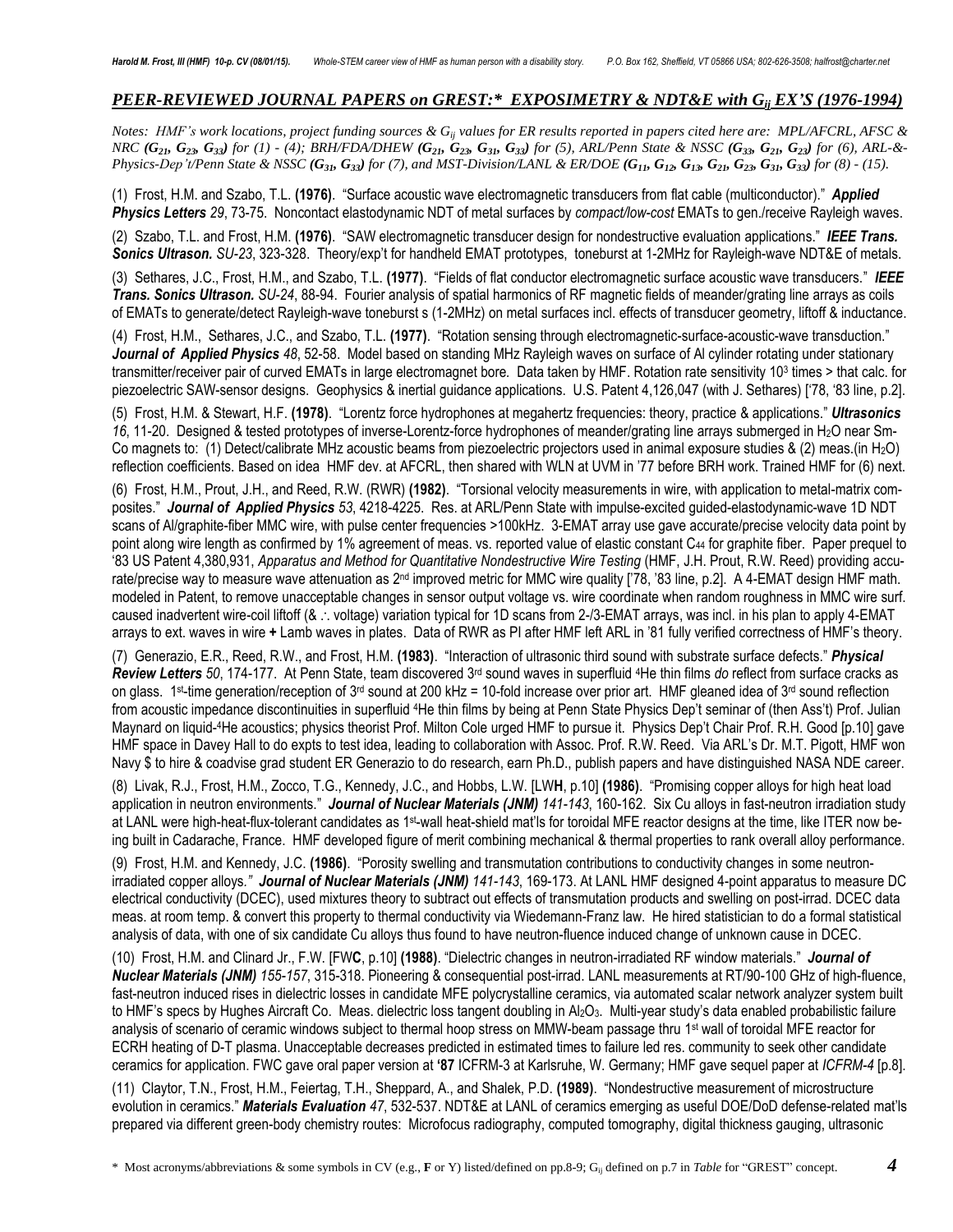testing via transmission & backscatter techniques, and *in-situ* MMW detection of cracking in large ceramic disk undergoing sintering. Techniques facilitated by image capture and processing techniques as at high temperatures. Radiation effects types: **G21**, **G31**.\* Test data verified W.M. Visscher & HMF's Monte-Carlo Cray-computer simulations of 2D μ-structure evolution incl. computer-gen. movie shown at GRC conf.

(12) Gieske, J.H. and Frost III, H.M. **(1991)**. "Technique for measuring ultrasonic velocity and attenuation changes in attenuative materials at temperature such as during sintering processes." *Review of Scientific Instruments 62*, 3056-3060. PC-based buffer-rod ultrasonic (**G21**\*) system for automating *in situ* inspection of materials at high temperatures, as successfully employed to measure longitudinal velocity and attenuation changes at 5 MHz during sintering of ZnO-based varistor materials and YBa<sub>2</sub>Cu<sub>3</sub>O<sub>x</sub> superconducting (HTS) ceramics. JHG (Sandia National Labs., Albuquerque) was funded by LANL contract via HMF's LANL ISRD project X84T, FY87-FY90 [1987-1990 block, p.3].

(13) Mollá, J.; Ibarra, A.; Frost III, H.M.; Clinard Jr., F.W. [p.10]; Kennedy III, J.C.; and de Castro, M.J. **(1991)**. "The effect of ZrO<sup>2</sup> doping on mechanical and dielectric properties of Al<sub>2</sub>0<sub>3</sub> and MgAl<sub>2</sub>O4." Journal of Nuclear Materials (JNM) 179-181, 375-378. 1st, 2<sup>nd</sup> and last coauthors from Spain in internat'l scientific collaboration arranged by FWC. HMF took in-waveguide dielectric loss data at 90-100 GHz and room temp., provided math. algorithm to JCK who coded it to computer-automate data reduction/display of dielectric constant & loss tangent.

(14) Farnum, E.H., Kennedy, J.C., Clinard, F.W. [p.10] & Frost, H.M. **(1992)**. "Radiation-induced conductivity in alumina from 100 Hz to 10 MHz during proton irradiation." *Journal of Nuclear Materials (JNM) 191-194*, 548-55. *In situ* data taken at LANL's Ion Beam Materials Lab on single-crystal sapphire specimens, each **(1)** configured as guard-ring capacitor connected to automated impedance analyzer (capital equip. in HMF's earlier ISRD Project X84T ['87-'90 block, p.3]) and **(2)** irrad. with 3 MeV protons passing thru sample mounted on Cu-block heat- sink beam-stop. Immediate rise in tanδ from c.10-4 to >1 due to balancing rates of forming electrons/holes & trapping/annihilating them.

(15) Birch, J. R., et al. (incl. Frost, H.M. and Vigil, R.S. at LANL) **(1994)**. "An intercomparison of measurement techniques for the determination of the dielectric properties of solids at near millimetre wavelengths." *IEEE Transactions on Microwave Theory and Techniques 42*, 956-965. Global effort of 22 authors with round-robin sample exchanges coordinated by Dr. J.R. Birch, National Physical Lab. (NPL) in Teddington, Middlesex, England that in **1990** published 233p. final report (NPL TR DES 115) with same title & co-authors. As part of project, HMF attended and presented his LANL MMW data at earlier workshop in Durham, England organized by Dr. Birch.

## *EX'S of ARTICLES, CHAPTERS & OTHER in BOOK-LENGTH PUBLICATIONS (excl. prof. conf. proc.):*

(1) Frost, H.M. and Szabo, T.L. **(1975)**. "Transducers applied to measurements of velocity dispersion of acoustic surface waves," paper 48, pp. 429-450, *AFML Technical Report AFML-TR-75-212*, AFML, Wright-Patterson AFB, Dayton, OH. HMF gave paper at ARPA/AFML Review of Quantitative NDE, Thousand Oaks, CA, **July 1975**. Demonstrated superiority of noncontacting EMATs over wedge and comb transducers for pulse overlap techniques. In early 1980's, Plenum Press started publishing reports as annual proceedings [viz., #7 *infra*].

(2) Frost, H.M. (**1978**). "Heating under ultrasonic dental scaling conditions," pp. 64-74 in *Symposium on Biological Effects and Characteristics of Ultrasound Sources*, Proc. of Conf. in Rockville, MD , June 1-3, 1977; HEW Publication (FDA) 78-8048. Suggests meas. excessive heating & mech. effects like "gouging" & "scratching" linked to abusively operated ultrasonic dental scalar (UDS) to assess its possible hazard. This includes noncontact methods such as optical meas. of UDS tip stroke amplitude and infrared scanning ("Thermovision") setup.

(3) Frost, H.M. **(1979)**. "Electromagnetic-ultrasound transducers: Properties, methods, and applications." Ch.3, pp.179-275 in *Physical Acoustics*, **vol.14**, W.P. Mason & R.N. Thurston, editors (Academic Press, New York). 2<sup>nd</sup> of 3 EMAT chapters in this book series.

(4) Tucker, D.S.; Vaniman, D.T.; Anderson, J.L.; Clinard, Jr., F.W.; Feber, Jr., R.C.; Frost, H.M.; Meek, T.T. and Wallace, T.C. **(1985)**. "Hydrogen recovery from extraterrestrial materials using microwave energy," pp. 583-589 in *Lunar Bases and Space Activities of the 21st Century*, W.W. Mendell, ed. (Lunar and Planetary Institute, Houston, Texas, **1985**). Corresponding paper presented at NASA-sponsored symposium hosted by the NAS in Washington, D.C., **October 29-31, 1984**. Full text of paper via: **ads.harvard.edu/books/lbsa/**.

(5) Fischer, H.G.; Fried, K.L.; Frost, H.M. (writer & producer); Fuehrer, R.; Stowe, W. C.; Taylor , L.; Brupbacher, P.; Dahinden, V.; Friederich, H.; Hummel, H. and Moser, H.P. **(1985)**. *HVDC converter transformer insulation*. Final Report EPRI-EL-4004, Project 1424-1 (EPRI, Palo Alto, CA), 494 pp. Full text via: **www.epri.com/abstracts/Pages/ProductAbstract.aspx?ProductId=EL-4004**.

(6) Frost, H.M. et al. **(1986)**. 4 ex's of HMF's DOE report contributions: **Nos. 1.5** (pp.18-21), **8.1** (pp.401-405), **8.2** (pp.406-407) & **8.3** (pp. 408-416) in *Fusion Reactor Materials Semiannual Progress Report* for period ending Sep 30, DOE/ER-0313/1 (Washington, DC: DOE), with LANL co-authors F.W. Clinard, Jr. [p.10], C.D. Kise, A.C. Lawson & T.G. Zocco **+** N. Iwamoto (Osaka University) & L.W. Hobbs [MIT; p.10], with titles: 1.5, "Capability for Measuring MMW Dielectric Proper-ties in Free Space and at Elevated Temperatures"; **8.1**, "In-Waveguide Measurements of MMW Dielectric Properties of Candidate Fusion Ceramics;" **8.2**, "Properties & Radiation Resistance of the Candidate RF Window Materials SiC & Al<sub>2</sub>O<sub>3</sub>;" and 8.3, "On Neutron-Induced Damage to the MMW Dielectric Properties of Alumina." These & other ex's are archived full-text at: **web.ornl.gov/sci/physical\_sciences\_directorate/mst/fusionreactor/semiannual.shtml**.

(7) Gieske, J. H. & Frost, H. M. **(1989)**. "Sound Velocity Measurements in Green-Body Ceramics **as** a Function of Sintering Temperatures," pp. 1709-1716 in *Review of Progress in Quantitative NDE,* **Vol. 8B**, edited by D.0. Thompson & D.E. Chimenti. (Plenum Press, New York). Sintering process probed *in situ* by 5-MHz ultrasound-wave buffer-rod technique for facilitating velocity and attenuation measurements.

(8) Frost, III, Harold M. **(2012)**. "Wesley L. Nyborg: 1917-2011," pp.196-205, *Memorial Tributes*, **Vol.16** (NAP, Washington, DC). Invited by NAE to write draft incl. family input. Used article to promote recognition of WLN as bioacoustics pioneer. Full text via **www.nae.edu**.

# **OTHER ER\* on BIOEFFECTS, EIP,\* MATHEMATICS, NDT & NMR + ADVOCACY for BETTER D&I**

(1) Frost, H.M. **(1969)**. *Interactions between a vibrating object & the surface of a soft solid*. M.S. thesis, UVM Physics Dep't, advisor WLN. Experiments in EIP [p.8]: Depth-vs.-time data from DC displacement transducer for 20kHz Mason horn tips of diff. shapes penetrate solids (gel; wax; Pb) with tissue-like Y values, under creep loads **F<sup>s</sup>** . Abstract via search on Frost at: **www.brl.uiuc.edu/Abstracts**. Prequel to next.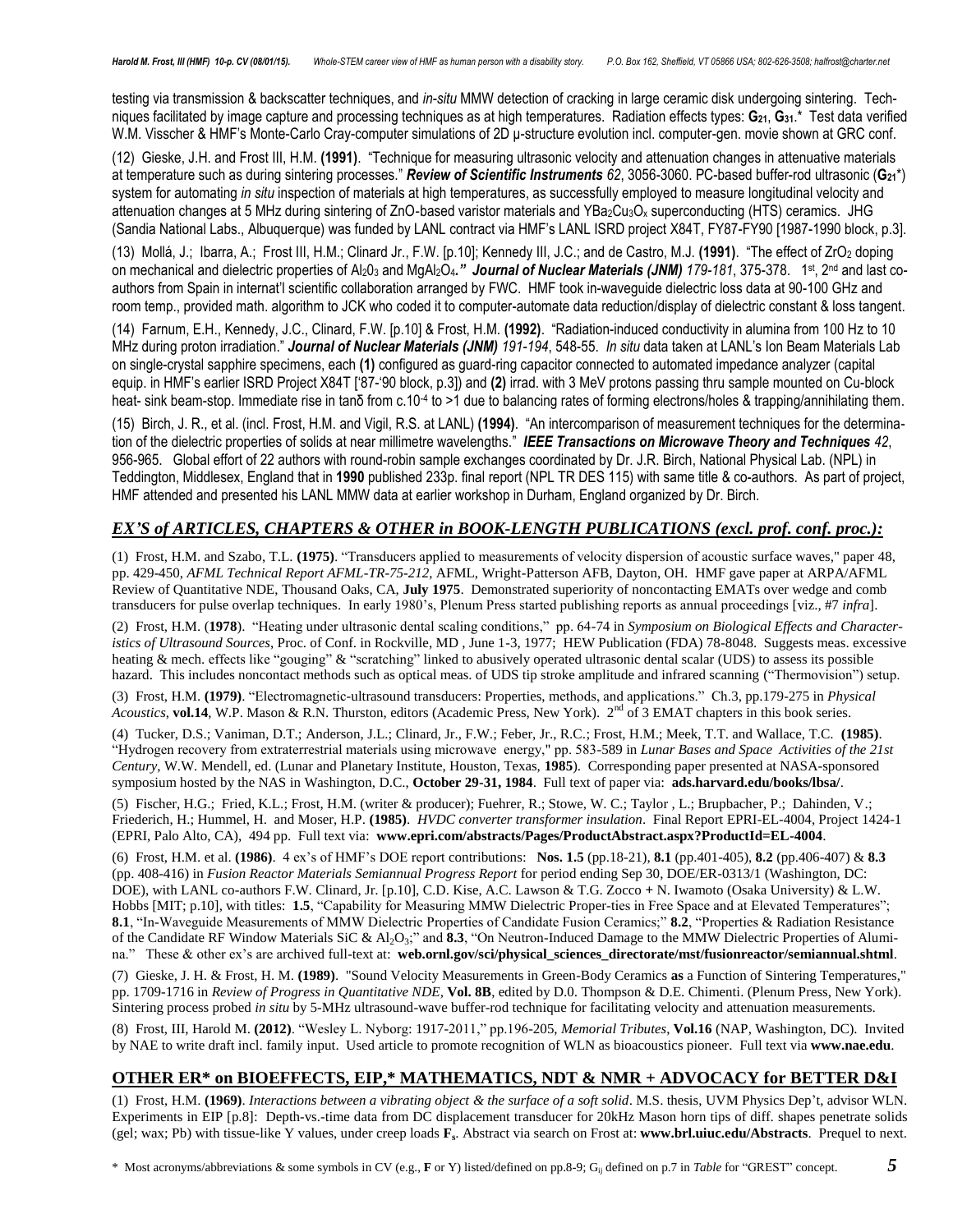(2) Frost, H.M. **(1974)**. **G2j**.\* *Action of ultrasound on a viscoelastic solid*. Ph.D. dissertation (335 pp.), UVM Physics Dep't. Advisor: WLN. Abstract: **library.uvm.edu/dissertations/?search\_type=item&bid=6053**. In HMF's res. on physics of EIP [p.8] cont'd from M.S. thesis *infra* [p.5], localized static & dynamic creep line forces ( $\mathbf{F}_s \& \mathbf{F}_d$ ) from Mason-horn tips oscillating at fixed tip displacement amplitude u<sub>o</sub> & indenting edge surface of viscoelastic epoxy plate, set up ultrasonically time-ave. in-plane intermittent contact forces obeying Hooke's law at intermediate values of u<sub>o</sub> + continuous contact forces yielding nonlin. effects at lower & higher values of u<sub>o</sub> + time-dependent contact area, strain field & creep compliance. Effects analyzed by transmission photoviscoelasticity, self-excited resonant ultrasound spectroscopy & diagnostic exp'ts to separate thermal & nonthermal effects. Prequel (same title; WLN as co-author): *Ultrasonics International 1973 Conference Proceedings*, pp. 81-88 (IPC Science & Technology Press Ltd., Guildford, Surrey, England, **1973**). Theses **+** sequels [#6,10,4; p.6] bear on ARF-based ultrasound-imaging like ARF impulse or step; vibroacoustography; static, quasistatic or MRI elastography; shear-wave elasticity; supersonic shear; or on more traditional echogenic imaging enhanced by ultrasonic contrast agents. In HMF's new MUBEM, solid-state mechanical shear stress [SSMSS, p.9], **F<sup>s</sup>** can be equivalent to ARF, **F<sup>d</sup>** to instantaneous force, as in medical ultrasound imaging of patients.

(3) Frost, H.M. & Stratmeyer, M.E. **(1977)**. Letter to Ed., "In-vivo effects of diagnostic ultrasound;" **G21**, **G23**.\* *The Lancet* **309** (No. 8019): 999 (May 7); 1<sup>st</sup> publ. as Vol. 1, Issue 8019. Survey of known mammalian central-nervous system bioeffects (when HMF worked at FDA).

(4) Frost, H.M. **(2005)**. "The golden ratio, irrationals, sequences and the parabola." Hour-long seminar, April 26, Math. Dep't, Lyndon State College, Lyndon, VT. Returned [via DC**M,** p.10] to doing exploratory research (ER\*), now in analytic number theory after 6 yr of recovery from, then growth as mathematical physicist after major disability onset recurred in 1999 [3rd LOA, period II, *Disability Disclosure*, p.1].

(5) Frost, H.M. **(2005)**. "Past and future of ultrasonic indenter physics and engineering at UVM, including new research directions & possible clinical applications for bone." UVM Physics Dep't Colloquium, Dec 14. Med. diagnostic idea of orthopedic "indentoscope" based on HMF's physics dissertation [#2, p6] **+** 4-EMAT method of U.S. Patent 4,380,931 [#6, p4] applied to ultrasonic guided waves in long bone.

(6) Nyborg, W.L. & Frost, H.M. **(2006)**. "Stress, strain & flow produced by a vibrator in or on the surface of a soft solid." Talk (invited) in session honoring Prof. Edwin L. Carstensen (University of Rochester), 151<sup>st</sup> ASA Meeting, Providence, RI. Based on HMF's dissertation [#2 *supra*], applied to biomedical ultrasound field. Online abstract: **scitation.aip.org/content/asa/journal/jasa/119/5/10.1121/1.4786586**.

(7) Frost, H.M. **(2007)**. "Beginning of a New Way of Looking at Nuclear Magnetic Resonance," 31pp., Aug 16, unpublished. Theoretical white paper on NMR with key hypothesis borrowed from physical chemistry fundamentals that magnetization of interacting spin systems is directly proportional to fugacity, reducing to spin pressure at low values in ideal gas limit. Adds new term to vector form of Bloch equation.

(8) Frost, H.M. **(2008)**. "New Learning Model for Struggling Students in STEM Educational System," 67pp, Dec 19. White paper based on logical if/then reasoning sequence of identity, idea, inquiry, invention, innovation & importance concepts; vetted with NM education experts.

(9) Frost, H.M. **(2010)**. *Solid-state NMR with dipolar interactions – A new look at the ground state when the sample is moved*, 16 pp, Oct 23. *Pro bono* TR 2010-3, Frosty's Physics, LLC. Analysis based on HMF's Double Hypothesis Algorithm [ER, p.8]. Includes MRFM of nanoscale electric-field gradients in graphane  $\&$  <sup>1</sup>H-doped graphene. Has biomedical and NDT imaging applications.

(10) Frost, H.M. **(2011)**. *Contact Mechanics and Dynamics of a Special Type of Vibrating Indenter Acting on a Soft Solid*, 11 pp., May 9. *Pro bono* TR 2011-1 (ver 04), Frosty's Physics, LLC. Abstract: **www.brl.uiuc.edu/Abstracts**. Extends HMF's dissertation [#2, p.6] on physics of EIP [p.8] on way to proposing new MUBEM, SSMSS [p.9]. Derived nonlin. laws between ultrasonic forces & contact stresses (incl. time-ave.) for both continuous & intermittent contact. Pairs of intermittent-impact forces to break/re-store contact in 1 cycle assumed to obey  $IF_B$ =− $IF_R$ , with 0 time ave. In sequel, extended SSMSS work to incl. case of  $\langle IF_B+IF_R \rangle \neq 0$  when creep compliance J(t) is used in calc.

(11) Frost, H.M. **(2011)**. *Methodology for Generating New Integer Sequences Including a Recursion Relation*, 14 pp., July 31. *Pro bono* TR 2011-2, Frosty's Physics, LLC. Invented new infinite sequence of primes by topologic method of removing terms from known one; 1<sup>st</sup> added in 2007 to *Online Encyclopedia of Integer Sequences*. Text for it and its revisions at: **oeis.org/A133257.**

(12) Frost, H.M. **(2011)**. *Roadmap for Scientific Research to a New Paradigm for NMR and MRI Sensitive to Internal Electric Fields in Uniformly Moving Test Samples*, 80 pp., Sep 21. *Pro bono* TR 2011-3, Frosty's Physics, LLC. Detailed theory in classical electrodynamics.

(13) Frost, III, H.M. **(2012)**. "Suffering Preceded Success." Letter posted online April 9 by IEEE magazine *The Institute* deals with forming own consulting firm, Frosty's Physics LLC, as person with a disability. Full text: **[theinstitute.ieee.org/opinions/letters/letter-to-the-editor](http://theinstitute.ieee.org/opinions/letters/letter-to-the-editor)**.

(14) Frost, H.M. **(2014)**. *Residual stress induced ultrasonically and nonthermally in thin epoxy plates at room temperature and under creeploading conditions*, 4 pp., Jan 28. *Pro bono* TR 2014-1, Frosty's Physics, LLC. Sequel to #2 &10 *supra*. Residual stresses and strains from *dynamic indentation* [part of EIP, p.8] relate to Y [p.9] via new MUBEM proposed by HMF, solid-state mech. shear stress [SSMSS, p.9].

### *CONTRIBUTIONS to RESEARCH TRENDS incl. PEER-REVIEWED JOURNAL PAPERS - EXAMPLES*

By securing res. funding; making capital equip. purchases; hiring/supervising staff incl. physics Ph.D. candidate, postdoc, assoc. professor & techs; & providing key ideas leading to initial papers, HMF (not co-author) contributed directly to follow-on journal & conf.-proc. papers & progress reports on ultrasonics & EMATs, as by JC Sethares & TL Szabo in J. of Appl. Physics ('78) [building on #3, p.4]; 2 papers by ER Generazio & RW Reed in J. of Low Temp. Physics ('84) [building on #7, p.4]; & via HMF's work at LANL a paper in Solid State Communications ('90) + 2 more on in situ nucl. rad. effects on ceramics in JNM ('94, '95) + 10 "Ceramics" articles in *Semiannual Progress Reports*, vols. 11-17 **('92-'94)** at **web.ornl.gov/sci/physical\_sciences\_directorate/mst/fusionreactor/semiannual.shtml**. Research of HMF as PI led to book papers like "Noncontact Ultrasonic Evaluation of Metal Matrix Composite Plates and Tubes," RW Reed, pp. 216-226, *Testing Technology of Metal Matrix Composites*, ASTM STP 964, ed. by P.R. DiGiovanni & N.R. Adsit **(**ASTM, **'88) +** U.S. Patent No. 4,477,779, Robert W. Reed, inventor (**'84) +** Ph.D. theses in physics & metallurgy. HMF's papers influenced independent U.S. gov't NDT technology reports like NAVSWC Tech. Report 91-446, "A Comparison of Ultrasonic and Mechanical Test Values of the Principal Young's Modulus of Unidirectional Metal Matrix Composites" **('91)** by J. V. Foltz & A.L. Bertram of NSWC. Crossover citation incl. use of HMF's meanderline EMAT coil as NQR coil design per paper in *J. Magnetic Resonance* **('91)**. Useful discussions with HMF were noted in papers as on planetary astronomy in J. Geophys. Res. ('87) + elasticity imaging in J. Biomech. Eng. ('07) + '90 paper supra. Recently HMF's physics dissertation [#2, p.6] was cited in WLN's Ch.24, "Biological Effects of Sound and Ultrasound,"pp.809-838 in *Handbook of Molecular Biophysics* edited by H.G. Bohr (Wiley-VCH, **'09**). Too, R&D projects/labs of HMF in '70s/'80s led directly to dev. new R&D trends in '90s + basis for new facilities in '10s incl. today's Ultrasonics Lab in Eng. Sci. & Mech. Dep't at Penn State (EMATs for guided-wave NDT; **www.esm.psu.edu/labs/ultrasonics/**) & Matter-Radiation in Extremes experimental facility at LANL (**marie.lanl.gov**).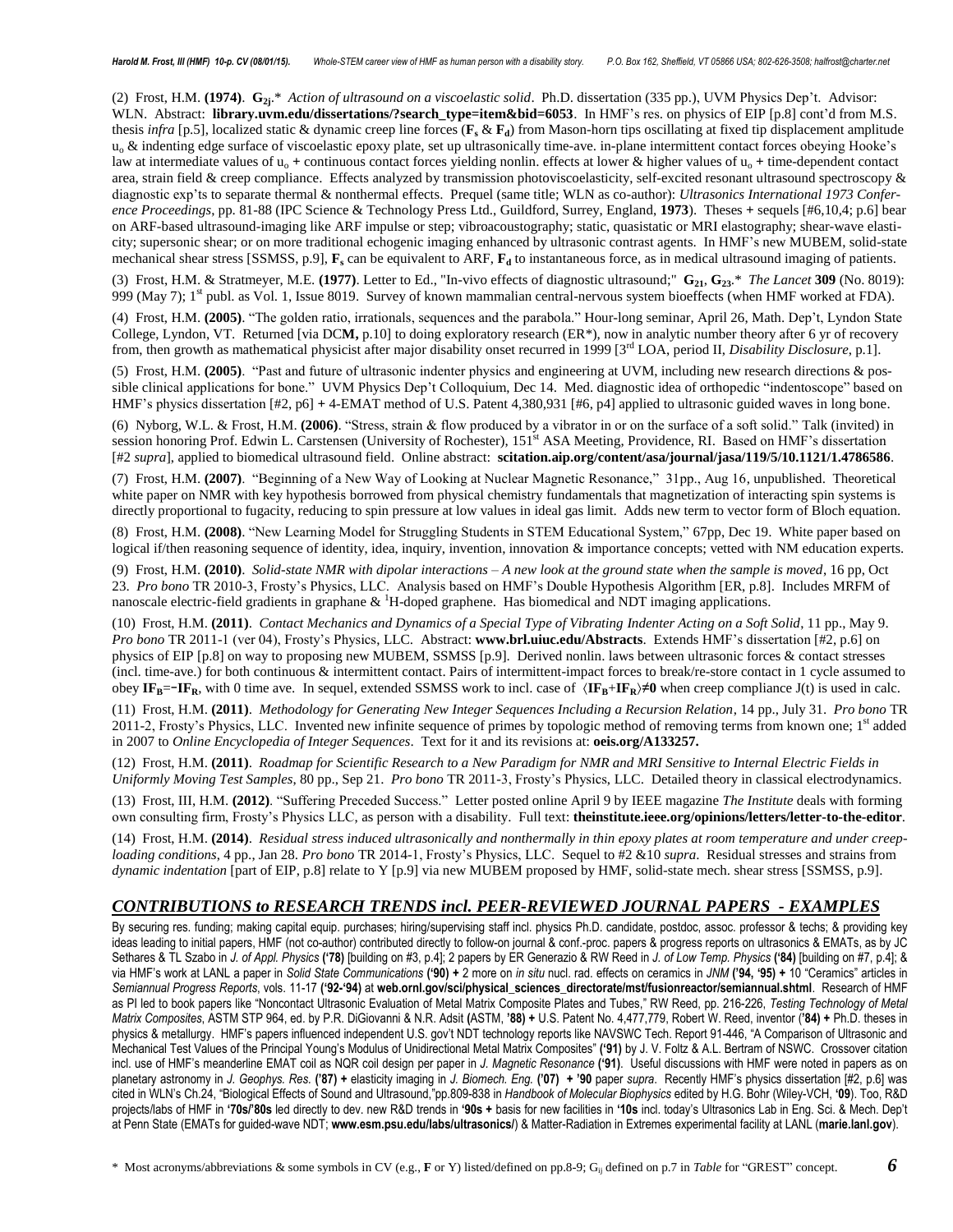# *GENERALIZED RADIATION- EFFECTS SCIENCE & TECHNOLOGY (GREST), with Gij EXAMPLES:* **\***

HMF's 60yr of experience with ER\* on GREST\* include 3 main radiation types to probe and/or change properties of materials, devices & systems. Published & unpublished ex's in *Table* highlight structure/unity of GREST as framework of physical insight linking early scientific research via simple exp'ts & theories, to early engineering practice of invention/prototypes/tests/validation later advancing eng. fields like aerospace, biomed., EM, ESM, CSE, MS&E, NDT & nucl.

# *Table: 3x3 Matrix of Examples for 9 Radiation-Effects Cases Gij in HMF's Exploratory Research Career on GREST*

| Type of                                                                                                                                                                               | Locations of Initiating Radiation Fields and/or Sources Acting on or in Materials $(9 G_{ii}$ categories)                                                                                                                                                                                                                                                                                                                                                                                                                                                                                                                                                                                                                           |                                                                                                                                                                                                                                                                                                                                                                                                                 |                                                                                                                                                                                                                                                                                                                                                                                                                                         |
|---------------------------------------------------------------------------------------------------------------------------------------------------------------------------------------|-------------------------------------------------------------------------------------------------------------------------------------------------------------------------------------------------------------------------------------------------------------------------------------------------------------------------------------------------------------------------------------------------------------------------------------------------------------------------------------------------------------------------------------------------------------------------------------------------------------------------------------------------------------------------------------------------------------------------------------|-----------------------------------------------------------------------------------------------------------------------------------------------------------------------------------------------------------------------------------------------------------------------------------------------------------------------------------------------------------------------------------------------------------------|-----------------------------------------------------------------------------------------------------------------------------------------------------------------------------------------------------------------------------------------------------------------------------------------------------------------------------------------------------------------------------------------------------------------------------------------|
| <b>Radiation</b>                                                                                                                                                                      | COL. 1: Outside or on Ext. Boundary (ext. irrad.)                                                                                                                                                                                                                                                                                                                                                                                                                                                                                                                                                                                                                                                                                   | COL. 2: Inside (self-irrad.)                                                                                                                                                                                                                                                                                                                                                                                    | <b>COL. 3: Both Inside/Outside</b>                                                                                                                                                                                                                                                                                                                                                                                                      |
| ROW 1<br><b><i>Ion/Nuclear</i></b><br>(particle incl.<br>proton & mol.<br>beams; atomic<br>fragments<br>from nuclear<br>reactions:<br>nucl. Zeeman<br>effects)                        | <b>G<sub>11</sub>:</b> Fast neutrons pierce ceramic samples exposed 1 yr<br>in core of Experimental Breeder Reactor EBR-II in Idaho<br>produce point-defect clusters & microvoids that in turn<br>affect post-irradiation values of complex MMW (W-<br>Band) dielectric constant including loss tangent. Beam<br>of 3-MeV protons produced at LANL Ion Beam<br>Materials Lab passes thru thin sapphire samples to<br>produce radiation-induced conductivity as measured in<br>situ at different temps. by impedance analyzer freq.-<br>swept from 100 Hz to 10 MHz. Both led to 2 JNM<br>papers + DOE reports [#10, p.4 + # 6,13,14; p.5].                                                                                          | <b>G<sub>12</sub>:</b> Nucl. decays rad. $\alpha$ 's in<br><sup>238</sup> Pu-substituted zirconolite-<br>based ceramic as trial matrix<br>for hi-level nucl.-waste form<br>subject to $\alpha$ -recoil damage in<br>research of colleague FWC<br>[p.10] analyzed to nominate<br>him for important 2010 NPSS<br>Radiation Effects prize [extra<br>Service ex. for bottom, $p.2 +$<br>ER ex.5, pp.33-36, $FP$ *]. | <b>G<sub>13</sub>:</b> In photoelastic analogue, x-<br>$\&$ $\gamma$ -rays are proposed for analysis<br>of stress per known x-ray<br>birefringence of $LiNbO3 +$ use of<br>polarized $\gamma$ -rays absorbed or<br>emitted in nucl. reactions like <sup>2</sup> H<br>photodissociation<br>&<br>inverse<br>Compton scattering, in unfunded<br>LANL LDRD proposals (3) +<br>DOE invention disclosure that<br>supervisor WMM [p.10] urged. |
| ROW <sub>2</sub><br>Mechanical:<br>Acoustic (in<br>fluids; $Y=0$ ;<br>viz., acoustic<br>rad. force) or<br>Elastodynamic<br>(in solids;<br>Y>0; viz.,<br>SAWs; shear<br>or wire waves) | <b>G<sub>21</sub>:</b> CW or pulsed beam of longitudinal acoustic waves<br>from MHz ultrasound xducer int. exposes animal in $H20$<br>bath in bioeffects studies or med. patient via gel-coupling<br>to skin for diagnostic imaging. In FSMSS [top, p.1], tiny<br>object osc. in viscous liquid at $10^4$ -10 <sup>5</sup> Hz dynamically<br>stresses surf. of nearby solid-like object whereby SSMSS<br>acts $[G_{23}]$ ; top, p.1; p.9]. In EIP [p.8], impulsive mech.<br>forces from Mason-horn tip osc. in dry Hertzian contact<br>on epoxy surface generate plate waves to soften Y [p.9],<br>store/erase int. residual stress $[G_{23}, G_{31}; #10&814, p.6]$ , as<br>observed photoelastically to presage SSMSS idea [p.9]. | G <sub>22</sub> : Elastodynamic waves<br>(as acoustic emission) are rad.<br>randomly from point sources<br>inside mech. stressed compos-<br>ite material, as in quenching of<br>$Nb3Sn/Cu-matrix$ cable in field<br>windings of LTS-magnet per<br>R&D proposal with RW Reed<br>['77-'81] to DOE, plus proof<br>testing of pressure vessels per<br>look at Picatinny Arsenal RFP.                                | $G_{23}$ : Trapped bubble in H <sub>2</sub> O cav-<br>itates, re-rad. if exposed to pump<br>sound beam; surf. osc. Doppler-<br>shifts probe-beam freq. [ER ex.1]<br>(with WLN), FP. FSMSS sets up<br>dynamic tractions on erythrocyte<br>membrane surf., re-rad. sound into<br>cell interior where SSMSS acts.<br>Shock waves rad. in epoxy if osc.<br>indenter tip softens Y, then goes<br>supersonic $[G21; SSMSS, Y, p.9]$ .         |
| ROW <sub>3</sub><br>Electro-<br>magnetic<br>$(incl. heat +$<br>magnetostatic<br>& electrostatic<br>cases)                                                                             | <b>G<sub>31</sub>:</b> Furnace melts Zn/Cu powder into brass ingots [HS<br>sci.-fair proj. ex. (unmentioned), p.1]. Lin. polarized<br>CW MMW-beam passes thru ceramic disc window in<br>MFE design to heat mag. confined fusion plasma by<br>ECRH [#10, p.4 + ER ex.3, pp.16-17, $FP$ ]. Al <sub>2</sub> O <sub>3</sub> green<br>body sinters in microwave oven. Free-space circularly-<br>pol. light beam passes thru strain-birefringent plastic<br>plate stressed by static & dynamic surface forces $[G_{21}]$ .<br>Flat EMAT coil sets up magnetostatic fields [#3, p.4].                                                                                                                                                      | Glycerin reacts with<br>$G_{32}$ :<br>KMnO <sub>4</sub> to start $G_{33}$ ['54-'60,<br>p.1]. NMR: In DC/RF mag.<br>fields, photons radiate in spec-<br>tral transitions between nucl.<br>spin states; nucl. Zeeman ener-<br>gy shifts as sample moves per<br>non-relativistic approx. [#12,<br>$p.6 + ex.4$ , pp.18-32, FP.                                                                                     | G <sub>33</sub> : $Zn+S\rightarrow ZnS(g)$ + heat $(G_{32},$<br>top); molecular beam ejects from<br>rocket motor $[G_{11} \text{ ex}; '54-'60, p1].$<br>EMAT field on metal surf. sets up<br>Lorentz forces in nuclei lattice to<br>rad. SAWs on boundary [ER ex.2,<br>p.15, $FP$ ; see papers + bk ch. In<br>'14, HMF proposed full book on<br>generalized EMATs [RBT, p.10].                                                          |

*Table Notes:* Radiation comprises fields of continuous or discrete sources outside, on, or inside a *closed external boundary* ('surface') of test or instrumental material. Fields are static, harmonic (=CW), pulsed or composite (viz., static + dynamic), and can be calculated as multipole expansions of scalar or vector potentials arising at observation points as sums or integrals of source distributions of 0 & higher-order moments. Pulsed fields can be narrowband (Δf/fc<<1) or broadband (Δf/fc~½) with bandwidth Δf≥0 & pulse center frequency fc. Radiation can be symmetric (e.g., spherical) or beamlike in media like crystal or polycrystal; elastic or viscoelastic, solid or fluid & monolithic or composite. For Cols. 1 & 3, *primary* external sources of wave or particle fluxes act on ext. boundaries as surface tractions set up by transmitter transducers or in thin ion-stopping layer, or propagate within sample with internal interfaces (ex: fast neutrons in nucl. fission reactor core irrad. ceramic polycrystal with grain boundaries). Attenuation of scattered or absorbed fluxes is meas. by detectors & modeled by Beer-Lambert law for exponential decay based on imaginary part of complex propagation constant k=k'+jk" (j≡√[-1]). For Col. 3, rad. travels as wave or particle flux from *primary* ext. source to ∴ excite *secondary* int. source, amplifying or generating rad. of same or other type as by resonant scattering or mode or energy conversion. With ext. rad. (Cols. 1, 3), *primary* source is turned on or off to see switching effects. Int. source (Cols. 2, 3) may be induced to radiate *randomly* & locally if ext. static field is 'on.' *Exs:* Local *primary* acoustic emission from mech. point sources in composite mat'l when static stress applied (**G22**); stimulated emission/absorption of photons in spectral transitions at Larmor freq. f<sup>L</sup> for 2-state I=½ nucl. spin system, with ensemble population diff. expressed in longitudinal macroscopic magnetization **Mo**, precessing about axis of ext. constant magnetostatic field  $B_0$ , tipped to M rotating at 2 $\pi f_L$  radians/s in transverse plane by RF field  $B_1$  ( $|B_1| \ll |B_0|$ ) from FID current pulse sequence in saddle-coil around sample then used to detect **M**'s rotation via Faraday's law (**G32**). Also, int. source may rad. *globally* if sample temp. rises, as in sintering or exothermic reaction or radionuclide decays involving *primary* or *secondary* point sources (**G<sup>12</sup>** for K.E. of α-recoil knock-on atoms). Rad. types *change form* like bulk elastodynamic waves absorbed as heat *&* surface electromagnetic field creating such waves by Lorentz forces, plus *relate*, as EM rad. from energy transitions in 1H NMR, or 3<sup>rd</sup> sound incl. both acoustic & temp. waves in adsorbed superfluid <sup>4</sup>He thin films. Rad. fields can travel as waves, or particles with group velocity ν, de Broglie wavelength λ, Planck frequency f, phase velocity fλ=c<sup>2</sup>/v (c, speed of light) – with Δf=0 for CW & f=0 for static (DC) cases. Thermodynamic systems with rad. are *open*; free energy then has Gibbs form with no. of particles of given type unconserved. To *probe* material properties, low *signal* levels of rad. are used; to *change* them, hi-*power* levels are. Microscopic changes in samples incl. ionization & displacement damage *during* irrad.; some *post-irrad.* damage can remain. Related μ-scopic defects incl. point, cluster, dislocation, nanovoid in crystal & weak chem.-bond break in crosslinked molecular network; macroscopic defects incl. crack, void, local property gradient. Corres. effects, many turned on at threshold values of wave/particle fluxes: Heating; glass-rubber, metamict or state transition activation; swelling; residual stress; global property change. *Ex:* Y [p.9] softens nonthermally if solid is irrad. by hi-intensity elastodynamic ultrasound. All affect local mat'l processing, stoichiometry, structure & performance properties with relationships at nano- to macro-size scales having impact on designing rad.-stable mat'ls, dev. new image-contrast mechanisms & discovering cause-effect & dose-defect laws to assess rad. safety. HMF's res. . scopes out GREST as useful new interdisciplinary field, e.g., framing new MUBEM proposal, Solid-State Mech. Shear Stress (SSMSS) [**G21**, **G<sup>23</sup>** *supra*; p.9; '10-'14, p.2; #14, p.6] & adding formal ER method to investigate it [*FP*\*, pp.1-3 incl. Table I as precursor to *Table* here].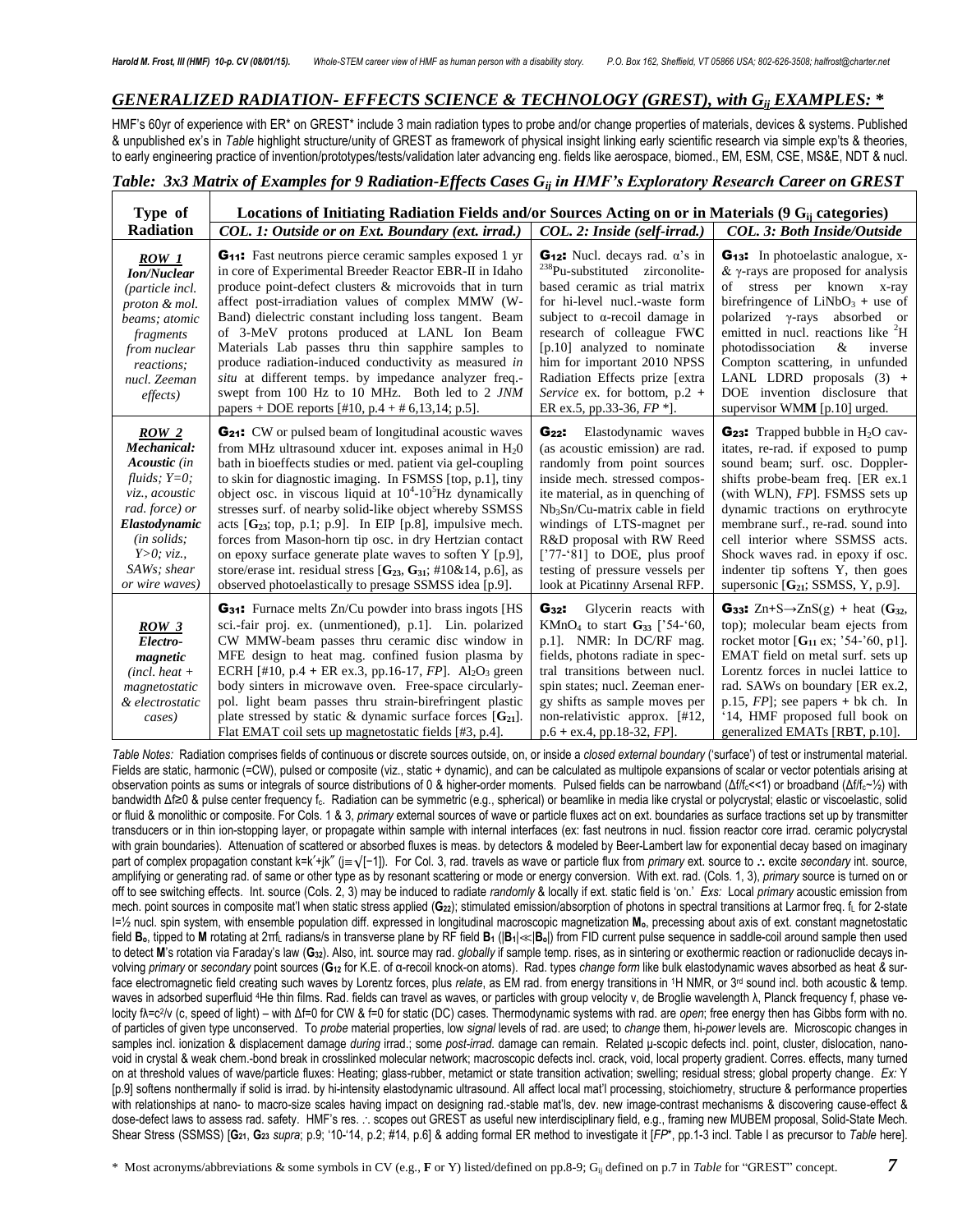# *ACRONYMS & ABBREVIATIONS with ANNOTATED DEFINITIONS (SOME CROSS-REFERENCED)*

| AAAS                        | Am. Assoc. for Adv. of Sci. HMF's bio: membercentral.aaas.org/blogs/member-spotlight/5-things-about-me-physicist-hal-frost.                                                                                                                                               |
|-----------------------------|---------------------------------------------------------------------------------------------------------------------------------------------------------------------------------------------------------------------------------------------------------------------------|
| ACS                         | American Chemical Society (www.acs.org; a professional non-profit organization). HMF is former member.                                                                                                                                                                    |
| ADA or ADAAA                | (US) Americans with Disabilities Act (1990) or ADA Amendments Act (2008). Info ex: www.ada.gov/pubs/ada.htm.                                                                                                                                                              |
| AFB; AFCRL; AFML            | Air Force Base; Air Force Cambridge Research Labs (Hanscom AFB, MA); Air Force Materials Lab. (Wright-Patterson AFB, OH).                                                                                                                                                 |
| <b>AFSC</b>                 | Air Force Systems Command, which funded HMF's NRC postdoc in 1974-1975 at (former) AFCRL [1974-1975 blocks, pp.1, 2 & 3].                                                                                                                                                 |
| AIP                         | Am. Institute of Physics (www.aip.org). APS & ASA are member societies. Search http://scitation.aip.org for HMF paper abstracts.                                                                                                                                          |
| <b>AIUM</b>                 | American Institute of Ultrasound in Medicine (www.aium.org, a professional non-profit organization). HMF is former member.                                                                                                                                                |
| AMTED                       | Army Missile Test & Evaluation Directorate, WSMR, NM, with 800 personnel incl. HMF for 2½ yr as USAR officer under Deputy                                                                                                                                                 |
|                             | Director COL F.E. Carpenter [p.10] who saw HMF's technical value. Part of Test & Evaluation Command system in U.S. Army.                                                                                                                                                  |
| <b>APS</b>                  | American Physical Society (in AIP). HMF has kept up contact via Dr. Paul H. Carr ['74-'75 block, p.3] in New England Section.                                                                                                                                             |
| ARF                         | Acoustic radiation force (nonlinear ultrasonic effect), constant in time (DC) or nearly so (low-freq. AC compared to carrier freq.).                                                                                                                                      |
| ARL                         | Applied Research Laboratory, at The Pennsylvania State University(www.arl.psu.edu), funded under blanket NSSC contract.                                                                                                                                                   |
| ASA                         | Acoustical Society of America (prof. non-profit organization in AIP) to which HMF once belonged as when a UVM graduate student.                                                                                                                                           |
| ASNT; ASTM                  | American Society for NDT; American Society for Testing and Materials. In 2001, ASTM became ASTM International.                                                                                                                                                            |
| <b>BRH; CDRH</b>            | Bureau of Radiological Health, former bureau in the FDA, U.S. DHEW, Rockville, MD. Today's version is: Center for Devices &<br>Radiological Health (info via http://www.fda.gov/MedicalDevices/default.htm), part of the FDA in now-named (U.S.) DHHS.                    |
| <b>CMC</b>                  | critical micelle conc. of long-chain acids in aq. solution titrated as pH/DC-electr.-conductivity plots [2 <sup>nd</sup> '60-'64, p.1; '62-'62, p.2].                                                                                                                     |
| <b>CRREL</b>                | Cold Regions Res & Eng Lab, Hanover, NH (via www.erdc.usace.army.mil/Locations.aspx); HMF had summer job [2nd '60-'64, p.1].                                                                                                                                              |
| <b>CST Div</b>              | Chemistry Science & Technology Division at LANL, successor of original Chemistry Division there. HMF worked in both.                                                                                                                                                      |
| D&I                         | Diversity & Inclusion; spectrum includes disability. See www.opm.gov/policy-data-oversight/diversity-and-inclusion for                                                                                                                                                    |
|                             | federal workforce perspective, plus www.nsf.gov/od/odi/StrategicPlan.pdf for NSF strategic plan with a STEM perspective.                                                                                                                                                  |
| <b>DARPA</b>                | Defense Advanced Research Projects Agency, which funded some of HMF's res. at LANL on microwave sintering of ceramics.                                                                                                                                                    |
| DHEW; DHHS                  | Department of Health, Education and Welfare; preceded Department of Health and Human Services (U.S.).                                                                                                                                                                     |
| <b>DMS</b>                  | Dartmouth Medical School, a part of Dartmouth College, Hanover, NH; now Geisel School of Medicine.                                                                                                                                                                        |
| DoD & DOE                   | Dep't of Defense (www.defense.gov) & Dep't of Energy (www.energy.gov). These provided most of HMF's research project funding.                                                                                                                                             |
| EAP                         | Employee Assistance Program at LANL (field office, TA-53). Helped HMF manage disability & stay at work in 1992 but not in 1999.                                                                                                                                           |
| <b>ECRH</b>                 | electron cyclotron resonance (secondary) heating, created by powerful MMW beams in MFE or other type of plasma.                                                                                                                                                           |
| EIP                         | Elastodynamic Indentation/Penetrometry or indenter/penetrator; contact mechanics topic central to solid mechanics. Ex: Mason-horn                                                                                                                                         |
|                             | wedge-shaped tip osc. with stroke 2u <sub>0</sub> as line source in contact with viscoelastic solid via force $F = F_d + F_s \perp$ to surf., indents [#2, p.6] or                                                                                                        |
|                             | penetrates [2 <sup>nd</sup> #1, p.5] it, via F <sub>d</sub> as AC (dipole) & $\langle F_d \rangle$ & F <sub>s</sub> as DC loads pressed in creep by F <sub>s</sub> $\perp$ edge of thin plate, giving in-plane                                                            |
|                             | radial stress $\sigma_{rr} = (\sigma_{rr})_d + (\sigma_{rr})_s \propto  F  \cos\Theta/r$ . Unloading by $\langle Fa \rangle \rightarrow 0$ , then $F_s \rightarrow 0$ leaves residual stress; $F_s \rightarrow 0$ then $\langle Fa \rangle \rightarrow 0$ anneals it out. |
| EM (2 senses)               | Electromagnetic incl. electrostatic/magnetostatic. Or, Environmental Management office/program of DOE.                                                                                                                                                                    |
| <b>EMAT</b>                 | Electromagnetic-Acoustic Transducer for NDT of metals & alloys, as by Lorentz forces [exs: '74-'75, p.1; '77-'81, pp.2-3; #3, p.5].                                                                                                                                       |
| <b>EMBS</b>                 | Engineering in Medicine and Biology Society (IEEE; www.embs.org; prof. non-profit organization). HMF once was member.                                                                                                                                                     |
| <b>EPRI</b>                 | Electric Power Research Institute, Palo Alto, CA (www.epri.com). [Vide 1981-1983 blocks, pp.2-3 + # 5, p.5].                                                                                                                                                              |
| ER (2 senses)               | Energy Research office/program of DOE. Or, Exploratory Research, whose formal methodology HMF dev. as described in FP * as                                                                                                                                                |
|                             | "Double Hypothesis Algorithm" & "Primary Method" [pp.1-3] and exemplified via 5 of his R&D projects [pp.14-38]. By retrospective                                                                                                                                          |
|                             | analysis of project examples per formats given [p.13], he found this way formed basis of his intuition since 1970's for doing ER.                                                                                                                                         |
| <b>ESA Div</b>              | Engineering Sciences & Applications Division at LANL; formerly, WX Division. HMF worked as Staff Member in both Divisions.                                                                                                                                                |
| ext. (2 senses)             | extensional (elastic wave, as in wire with phase velocity $\sqrt{Y/\rho}$ ; $\rho$ = mass density) or external; extramural.                                                                                                                                               |
| F, Fd, or Fs                | Instantaneous dynamic (AC) or static (DC) vector force F <sub>d</sub> or F <sub>s</sub> on localized surface of solid sample pushed by F <sub>s</sub> to contact tip of                                                                                                   |
|                             | Mason horn osc. as mech. dipole. In EIP, F <sub>s</sub> is reaction force; analogous to ARF. Total force $\langle F \rangle = \langle F_d \rangle + F_s$ ; $\langle \rangle$ = ultrasonic time ave.                                                                       |
| <b>FDA</b>                  | Food and Drug Administration (www.fda.gov) where HMF once worked; agency in former U.S. DHEW but now in present U.S. DHHS.                                                                                                                                                |
| FP (2 senses)               | Frosty's Physics, LLC [consulting,'10-'14 block, p.2] or business brief titled FP (HMF; 36pp.; 2010; prospectus, CV, & ER ex's).                                                                                                                                          |
| FRM                         | Fusion Reactor Materials. Program's DOE/ER-03013 Semiannual Progress Reports are archived full-text at: web.ornl.gov/sci/                                                                                                                                                 |
|                             | physical_sciences_directorate/mst/fusionreactor/semiannual.shtml. HMF's contributions go back to 1 <sup>st</sup> Report (4 in 1986).                                                                                                                                      |
| <b>GREST</b>                | Generalized Radiation Effects Science & Technology. Interdisciplinary research field for ion, nuclear, mechanical & electromagnetic                                                                                                                                       |
|                             | rad. effects, with underlying ER methods dev. by HMF in '10 per FP supra. 9 rad.-effect types G <sub>ij</sub> (i=1,2,3; j=1,2,3) [Table/Notes, p.7].                                                                                                                      |
| HTS, HTSC                   | high-temperature superconductivity, high-temperature superconductor ['87-'90 & '89-'90, p.3]. (Low-temp. superconductor: G <sub>22</sub> , p.7).                                                                                                                          |
| ICFRM-4                     | International Conference on Fusion Reactor Materials, Kyoto, Japan, 12/89 (HMF attended, gave talk, co-chaired session).                                                                                                                                                  |
| int. (2 senses)             | international. Or, internal.                                                                                                                                                                                                                                              |
| <b>ISMNI</b>                | International Society of Musculoskeletal & Neuronal Interactions (www.ismni.org; base in Greece). HMF is an honorary member.                                                                                                                                              |
| <b>ISMRM</b>                | International Society for Magnetic Resonance in Medicine. HMF is a former member.                                                                                                                                                                                         |
| <b>ISRD</b>                 | Institutional Supporting R & D, former internally administered R&D program at LANL, as funded by DOE. Precursor to LDRD.<br>International Thermonuclear Engineering Reactor; expt'l tokamak nuclear fusion reactor under construction (www.iter.org).                     |
| <b>ITER</b><br><b>LAMPF</b> | Los Alamos Meson Physics Facility, now called Los Alamos Neutron Science Center (LANSCE), located at TA-53, LANL.                                                                                                                                                         |
| LANL                        | Los Alamos Nat'l Laboratory, Los Alamos, NM (www.lanl.gov). HMF permanent Staff Member (SM) '84-'95, term SM '98-'01.                                                                                                                                                     |
| LDRD                        | Laboratory Directed Research and Development; current R&D program internally administered at LANL but funded by DOE.                                                                                                                                                      |
| <b>MCA</b>                  | multichannel analyzer(s), as used by HMF in nuclear physics lab in graduate school at UVM and then in RANT (infra) at LANL.                                                                                                                                               |
| MFE                         | Magnetic Fusion Energy, overarching concept driving designs for ITER (supra), latest under construction in Cadarache, France.                                                                                                                                             |
| MMC                         | metal-matrix composite like: Al/graphite, with CVD-coating of graphite-fiber bundle for wetting/bonding when pulled thru Al melt.                                                                                                                                         |
| MMW(s)                      | Millimeter wave(s). Generated by use of IMPATT diodes in HMF's research labs at LANL. In-waveguide & free-space modes.                                                                                                                                                    |
| <b>MPL</b>                  | Microwave Physics Lab., AFCRL. By cash awards to HMF, Director C. J. Sletten recognized his inventions [1974-1975 line, p.2].                                                                                                                                             |
|                             |                                                                                                                                                                                                                                                                           |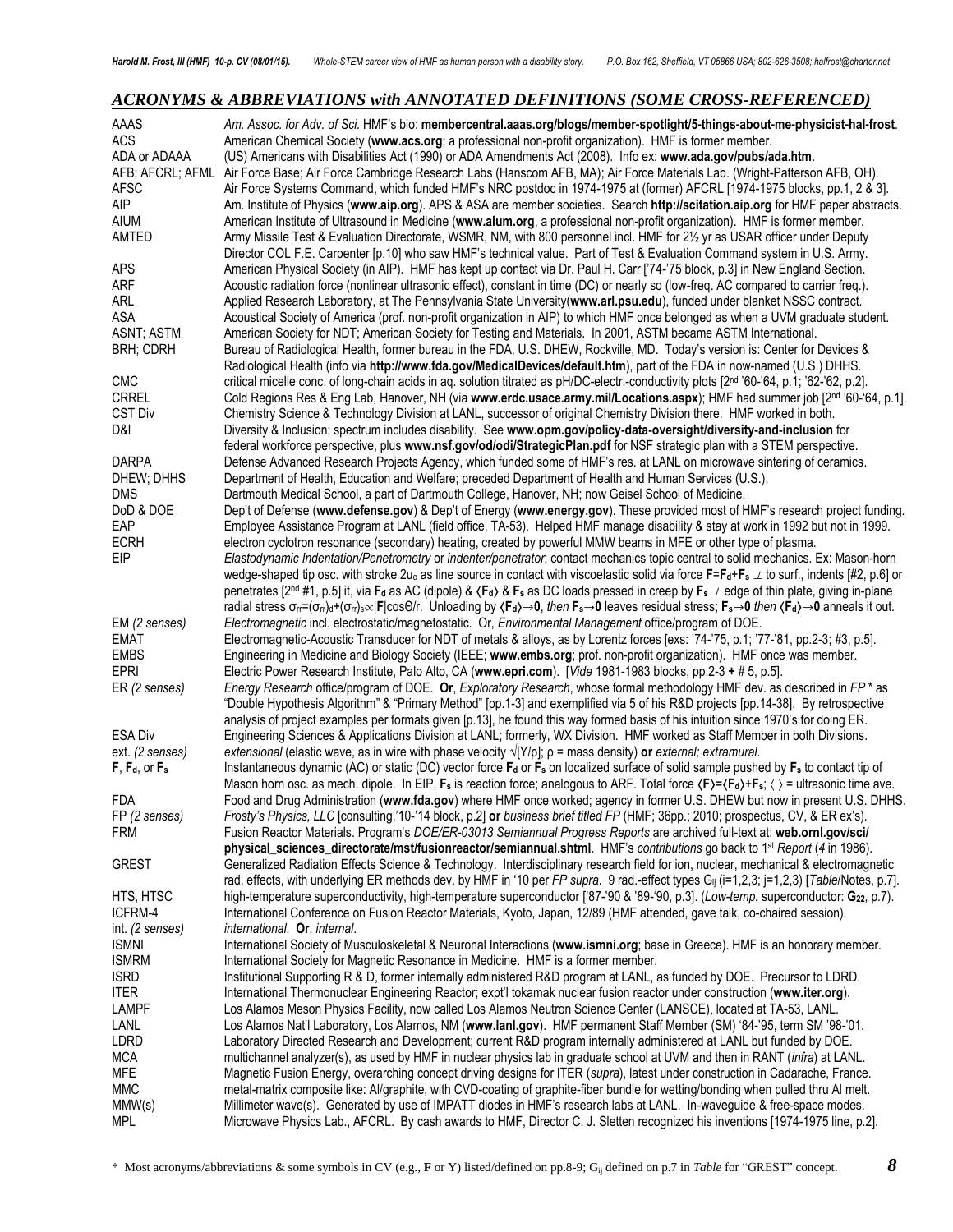NAE; NAP; NAS Nat'l Academy of Eng. (**[www.nae.edu](http://www.nae.edu/)**); Nat'l Academies Press (**www.nap.edu**); Nat'l Academy of Sciences (**www.nasonline.org**).

MRFM or MRI Magnetic resonance force microscopy or magnetic resonance imaging; based on NMR. HMF's related technical reports: #9,12; p.6. MS&E materials science and engineering. A discipline in which HMF did ER, as with Frank W. Clinard, Jr. [FW**C**, p.10] in MST-Div at LANL. MST Div (or DO) Materials Science & Technology Division (or Div. Office), LANL (**www.lanl.gov/mst**). HMF was in 2 groups, MST-5, then MST-4. MTTS Microwave Theory and Techniques Society (of IEEE; **www.mtt.org**); HMF was member while permanent Staff Member at LANL. MUBEM Medical Ultrasound Bio-Effect(s) Mechanism. HMF developed model for new one, solid-state mechanical shear stress (SSMSS).<br>NAE; NAP; NAS Nat'l Academy of Eng. (www.nae.edu); Nat'l Academies Press (www.nap.edu); Nat'l NBS National Bureau of Standards (now NIST). Contact since 1976: Dr. Gerry Blessing (Branch Chief, Ultrasonics Group Gaithersburg). NDA Nondestructive Assay of TRU nuclear waste, by active neutron interrogation or by passive neutron counting. See RANT. NDE/T nondestructive evaluation/testing, in which HMF held an effective ASNT level-III certification of expertise, as with EMATs. NIH; NIST Nat'l Institutes of Health; Nat'l Institute of Standards & Technology (once, NBS), with campuses in Gaithersburg, MD & Boulder, CO. NMR; NQR nuclear magnetic resonance; nuclear quadrupole resonance. NMR spectroscopy uses EMAT-like technology ["Contributions...," p.6]. NPSS Nuclear and Plasma Sciences Society (of IEEE), of which HMF was member [**G12**, *Table*, p.7 + FW**C**, p.10]. NRC National Research Council (part of U.S. National Academies). HMF was a 1974-1975 NRC post-doc at AFCRL *supra*. NSSC Naval Sea Systems Command, also called NAVSEA (**www.navsea.navy.mil/default.aspx**). Funded HMF's ER at Penn State. NSWC Naval Surface Weapons Center (Dahlgren, VA & White Oak, MD). Contract monitor for HMF's NDT research project at Penn State. OFE Office of Fusion Energy, in Office of Energy Res./DOE (today at **science.energy.gov/fes**); funded HMF's LANL research with FW**C**.. OPM Office of Personnel Mgmt (**www.opm.gov**). HMF shared better business case for incl. persons with disabilities in STEM D&I [top, p.1]. Penn State Pennsylvania State Univ. (**www.psu.edu**). In ARL 1977-1981 on State College campus, HMF served on Acoustics Program faculty. PI, PM, or PO Principal Investigator (of proposed/funded project); proj./program manager; Program Office. HMF was PI at: Penn State; LANL.

RANT Radioassay & Nondestructive Testing Facility; a LANL nuclear facility where HMF worked to support NDA & WIPP programs. SSMSS Solid-State Mech. Shear Stress. New MUBEM model proposed by HMF in 2010's from EIP theses with  $\langle F_d \rangle$ >0,  $F_s$ >0 [2<sup>nd</sup> #1, p.5; #1, p.6] & later [#2, p.5; *FP*, p.8; #10,14; p.6]. *Literature context:* **SSMSS** parallel to Fluid-State Mech. Shear Stress (**FSMSS**) MUBEM dev. by J.A.R. [top, p1; JA**R**, p.10], couples to **SSMSS** [cells **G<sup>21</sup>** & **G23**, *Table*, p.7] per P.A. Lewin & L. Bjørnø, "Acoustically induced shear stresses in the vicinity of microbubbles in tissue," *JASA* **71**(3): 726-734 (1982). *Ansatz: Shear* elastodynamic rad. of small, uniaxial stress  $\sigma$ π in source far field obeys *linear* wave eq. (WE; with const. coefficients,  $\Box\sigma$ π=0) in creep-loaded biol. tissue 1<sup>st</sup> taken as viscoelastic (VE) plate obeying Hooke's law  $\sigma_{rr}$ =Y $\epsilon_{rr}$  (radial strain  $\epsilon_{rr}$ ) & distortional-wave speed  $\sqrt{\mu/\rho}$  or  $\sqrt{\gamma/\rho}$ ] (shear & Young's modulus  $\mu$  & Y; mass density  $\rho$ ), in polar coordinate frame with axes *//* principal stress axes, setting up tractions on surfaces bounding solid parts + force densities inside from int. stress gradients deforming part shapes via off-diagonal part of strain tensor  $\epsilon_i\neq j$  based on pure/simple shear forms of particle displacements u<sub>i</sub>. Ext. in-plane shear stress (& strain) occurs on planes at ±45° to principal stress (& strain) axes. Next: Nonlin. constitutive eq.  $\sigma_{\rm rr}$  = Y( $\epsilon_{\rm rr}$  [with Y( $\epsilon_{\rm rr}$ ) $\propto$  $\epsilon_{\rm rr}$ +O(( $\epsilon_{\rm rr}$ )] models Rayleigh hysteresis for irreversible deformation **+** ultrasonic softening of Y=Y(επ) (=3μ(επ) if Poisson ratio ν=½), as by solid order/disorder phase transition on planes aligned with max. shear planes, to yield nonlin. *variable-coefficient* WE in  $\epsilon$ r transformed into eq. for forced harmonic osc. solvable for dispersive propagation const. *Then:* WE for ARF-forced shear motion in tissue with creep/recovery incl. physical, geometric, & structural effects like supersonic shock front yielding traveling shear waves if ∂ur/∂t>√[μ/ρ] & μ~10 <sup>2</sup>Pa<<K=(2/3)μ+λ; K=bulk modulus with 2nd Lamé parameter  $\lambda$ >>μ. Ex: Khokhlov-Zabolotskaya-Kuznetsov (KZK) eq. in  $\sigma_{\rm ff}$  with hereditary integral for dissipation + surge term  $\propto$ *3 rd* time derivative of stress (*ultrasonic* surge high). solid part not rigid (size L<<λ) but deforms (L≥λ/2) & fails. *Also:* (1) Mat'l anisotropy, (2)  $|\langle$ work $\rangle$  >0 for periodic impacts in forced localized motion of *VE* solid; (3) possible nonthermal compressive or shear residual strain if  $\langle F_d \rangle \rightarrow 0$ , then  $F_s \rightarrow 0$  [EIP, p.8]. In (3), if µ<<K, unit shear stress causes |shear strain|>>|compressive strain| from unit compressive stress, : more damage on preferred planes in homogeneous mat'l by *shear* than compressive stress, : more in inhomogeneous soft tissue where max. applied shear stress planes coincide with easy shear yield/failure planes. (In **FSMSS** MUBEM [top, p.1], *endogenous* effects with max. resolved shear stress from compressive stress vanish, as principal stress differences in viscous fluid are 0.) *SSMSS impacts: Principle of equivalence* of **F<sup>s</sup>** in EIP to examiner-applied force to hold ultrasound transducer against organ for intraoperative imaging **+** ARF in ultrasonic push/track imaging (transducer pressed on *body* surface); *photoelastic* phantom like gelatin gel as elastography/exposimetry test-bed for creep or shear-wave ARF; extension of linear-acoustic math. tissue models to nonlin.-elastodynamic; zebrafish animal model use incl. fertilized embryo to investigate predicted *in vivo* **SSMSS** bioeffect of shear-wave supersonic condition ∂ui/∂t>√[μ/ρ] in human fetus with low μ at high H20 content (95% at G.A.=1/5 term); corres. impacts on mech. index (MI). TCE trichloroethylene, an environmental contaminant as a dense non-aqueous phase liquid in vadose zone of soils. [See JJ**C**, p.10]. TRU transuranic. Radionuclides as of Pu and Am were assayed in TRU nuclear waste at LANL, as by HMF in certification training.<br>UC; UCRP University of California (system); UC Retirement Program based in UC offices in Oaklan University of California (system); UC Retirement Program based in UC offices in Oakland, CA, within which HMF is annuitant.

UFFCS Ultrasonics, Ferroelectrics & Frequency Control Soc. (IEEE; **www.ieee-uffc.org**/). Colleague G.V. Blessing was Pres., 2004-2005. USAF; USAFI U.S. Air Force; U.S. Armed Forces Institute headquartered in Madison, WI but with educational facility at WSMR (1940's-1970's). USAR U.S. Army Reserve. HMF commissioned 06/64 as USAR 2nd Lt. via UVM ROTC program; then was on active duty 11/64-12/67. UVM (The) University of Vermont, Burlington, VT (**www.uvm.edu**) where HMF earned 3 physics degrees & held 2 res. faculty posts. See p.10 for 4 UVM faculty vital to HMF's growth as physicist. Alumni bio: **www.uvm.edu/~physics/?Page=alumni/alumni\_Frost.html**. WIPP; WSMR Waste Isolation Pilot Project, Carlsbad, NM (DOE) [RANT *supra*; '98-'99, p.3]; White Sands Missile Range, NM (DoD) [AMTED *supra*]. Y *(2 senses) yttrium*. **Or** *Young's modulus* [**SSMSS**; '70-'74, p.1; #1,10,14; p.6]. In context of EIP: Mason-horn tip osc. edge surf. of thin isotropic homogeneous strain-birefringent viscoelastic (VE) plate exerts total ultrasonic time-ave. line force  $\langle |F| \rangle \propto u_0$  for isothermal intermittent contact conditions, ... uniaxial radial creep stress  $\langle \sigma_{\pi} \rangle$  & strain  $\langle \epsilon_{\pi}(t) \rangle = \langle \sigma_{\pi} \rangle / \langle t \rangle$ . Via **F**<sub>d</sub>, elastodynamic *S*<sub>*o*</sub>-Lamb waves rad. at phase velocity √(Y/[ρ(1-ν<sup>2</sup>)]) for mass density ρ, Poisson ratio ν, shear modulus μ & Y=2μ(1+ν). (√[Y/ρ]= ext. wave speed in wire; √[μ/ρ] = bulk shear-wave speed.) Y(t)/Y<sub>o</sub>= [J(t)/J<sub>o</sub>]-1 via creep compliance J(t)≡[2μ(t)]<sup>-1</sup> meas. photoelastically in fixed, Eulerian coord. frame with d(F)/dt=0 & stress-relaxation Young's modulus Y(t) based on loci of (dε<sub>rr</sub>/dt)=0 in moving, Lagrangian-like frame. If ν=1/<sub>2</sub> (incompressibility), YoJo=Y∞J∞=3/2 for initial & final values (∂Jo/∂σrr=∂Yo/∂σrr=0 in 0≤ $\langle \text{J}\sigma_r|\rangle$ < $\langle \text{J}\sigma_r|\rangle$ ; like eqns for Y∞≡Y(t→∞) and J∞≡J(t→∞)). Above threshold stresses |σrr|o<sup>T</sup> & |σrr|∞T, Y<sup>o</sup> & Y<sup>∞</sup> soften & J<sup>o</sup> & J<sup>∞</sup> rise, causing nonlin. hysteresis in stress/strain curve over 1 load/unload cycle (on VE retardation/relaxation time scale) enclosing area  $\langle \oint \sigma_{rr} d\epsilon_{rr} = \int E(t) dV = \langle W(t) \rangle$ , the ave. work in sample vol. to damage material irreversibly. Below thresholds, 〈∂W/∂V〉 = *recoverable* strain energy density 〈E(t)〉≅J(t)〈[σ<sub>rī</sub>]?)/3].